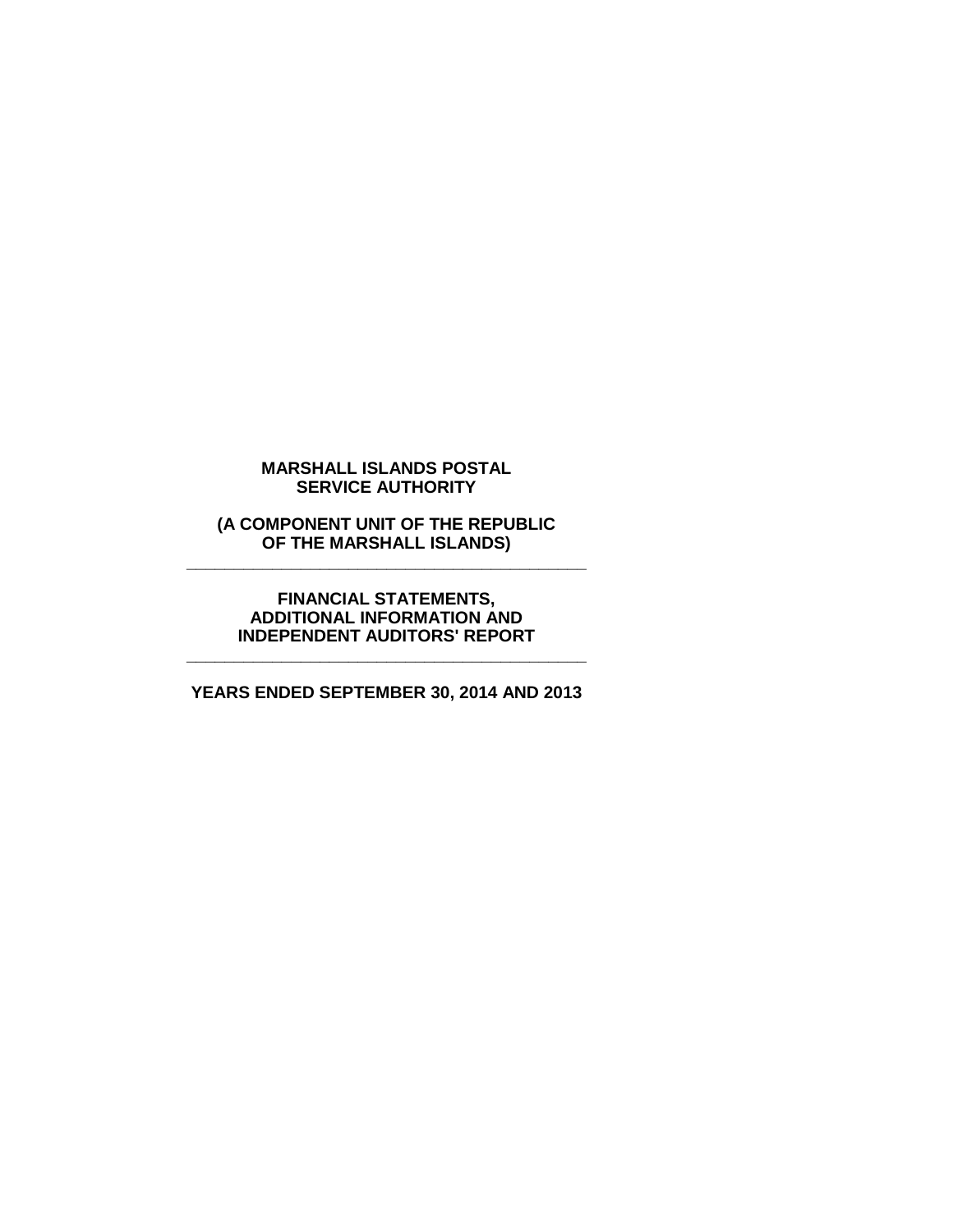# **MARSHALL ISLANDS POSTAL SERVICE AUTHORITY (A COMPONENT UNIT OF THE REPUBLIC OF THE MARSHALL ISLANDS)**

# Years Ended September 30, 2014 and 2013 Table of Contents

|      |                                                                                                                                                                                                                                    | Page No. |
|------|------------------------------------------------------------------------------------------------------------------------------------------------------------------------------------------------------------------------------------|----------|
| I.   | Independent Auditors' Report                                                                                                                                                                                                       | 1        |
| ΙΙ.  | Management's Discussion and Analysis                                                                                                                                                                                               | 3        |
| III. | <b>Basic Financial Statements:</b>                                                                                                                                                                                                 |          |
|      | <b>Statements of Net Position</b>                                                                                                                                                                                                  | 8        |
|      | Statements of Revenues, Expenses and Changes in Net Position                                                                                                                                                                       | 9        |
|      | <b>Statements of Cash Flows</b>                                                                                                                                                                                                    | 10       |
|      | <b>Notes to Financial Statements</b>                                                                                                                                                                                               | 11       |
| IV.  | Other Supplementary Information:                                                                                                                                                                                                   |          |
|      | Combining Schedule of Operating Income (Loss) by Station                                                                                                                                                                           | 18       |
| V.   | Independent Auditors' Report on Compliance with Laws and Regulations:                                                                                                                                                              |          |
|      | Independent Auditors' Report on Internal Control Over Financial<br>Reporting and on Compliance and Other Matters Based on an<br>Audit of Financial Statements Performed in Accordance with<br><b>Government Auditing Standards</b> | 19       |
|      | Unresolved Prior Year Findings                                                                                                                                                                                                     | 21       |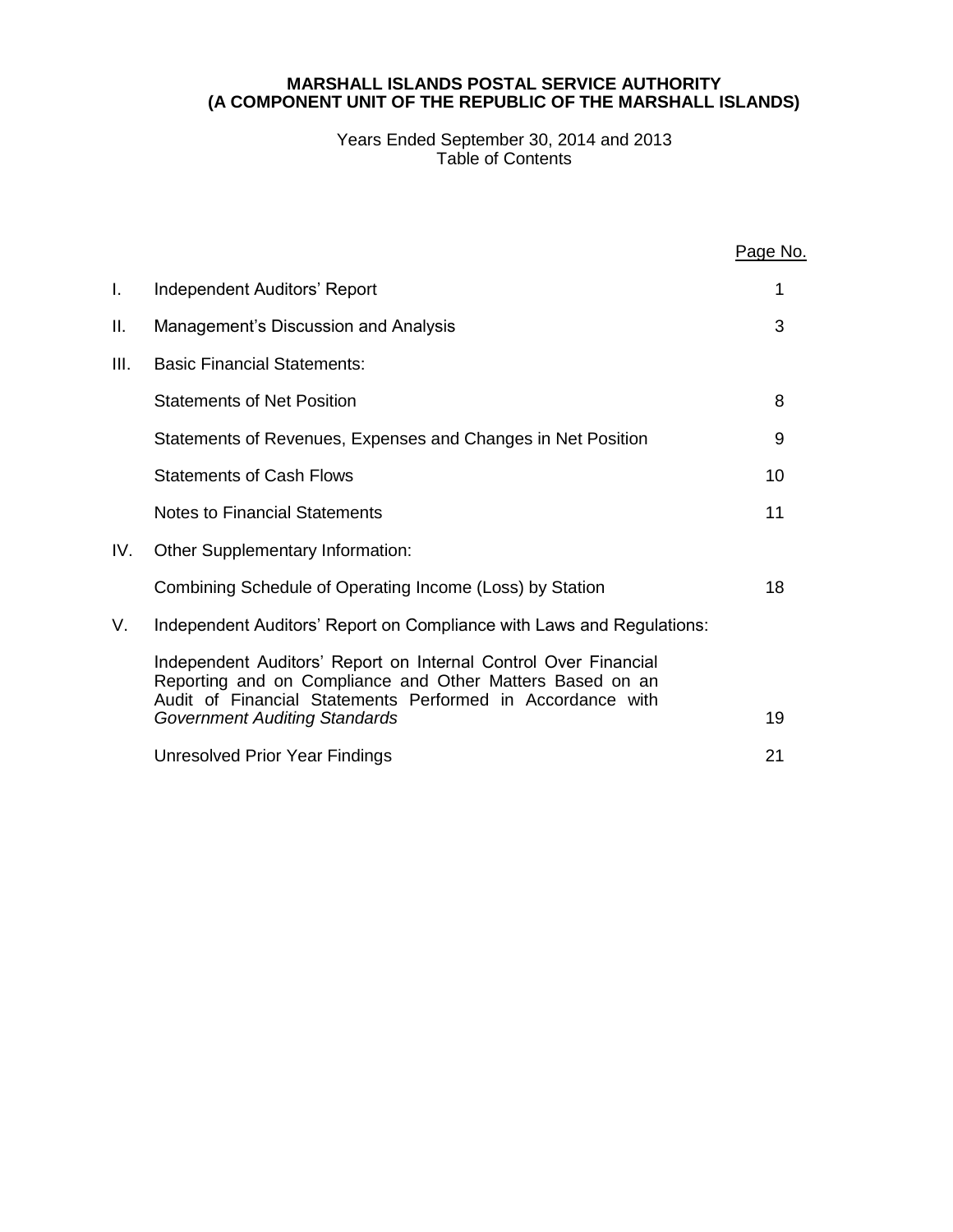

Deloitte & Touche LLP 361 South Marine Corps Drive Tamuning, GU 96913-3911 USA Tel: (671)646-3884 Fax: (671)649-4932 www.deloitte.com

# **INDEPENDENT AUDITORS' REPORT**

Board of Directors Marshall Islands Postal Service Authority:

#### **Report on the Financial Statements**

We have audited the accompanying financial statements of the Marshall Islands Postal Service Authority (the Authority), a component unit of the Republic of the Marshall Islands, which comprise the statements of net position as of September 30, 2014 and 2013, and the related statements of revenues, expenses and changes in net position and of cash flows for the years then ended, and the related notes to the financial statements.

#### *Management's Responsibility for the Financial Statements*

Management is responsible for the preparation and fair presentation of these financial statements in accordance with accounting principles generally accepted in the United States of America; this includes the design, implementation, and maintenance of internal control relevant to the preparation and fair presentation of financial statements that are free from material misstatement, whether due to fraud or error.

#### *Auditors' Responsibility*

Our responsibility is to express an opinion on these financial statements based on our audits. We conducted our audits in accordance with auditing standards generally accepted in the United States of America and the standards applicable to financial audits contained in *Government Auditing Standards,* issued by the Comptroller General of the United States. Those standards require that we plan and perform the audit to obtain reasonable assurance about whether the financial statements are free from material misstatement.

An audit involves performing procedures to obtain audit evidence about the amounts and disclosures in the financial statements. The procedures selected depend on the auditor's judgment, including the assessment of the risks of material misstatement of the financial statements, whether due to fraud or error. In making those risk assessments, the auditor considers internal control relevant to the entity's preparation and fair presentation of the financial statements in order to design audit procedures that are appropriate in the circumstances, but not for the purpose of expressing an opinion on the effectiveness of the entity's internal control. Accordingly, we express no such opinion. An audit also includes evaluating the appropriateness of accounting policies used and the reasonableness of significant accounting estimates made by management, as well as evaluating the overall presentation of the financial statements.

We believe that the audit evidence we have obtained is sufficient and appropriate to provide a basis for our audit opinion.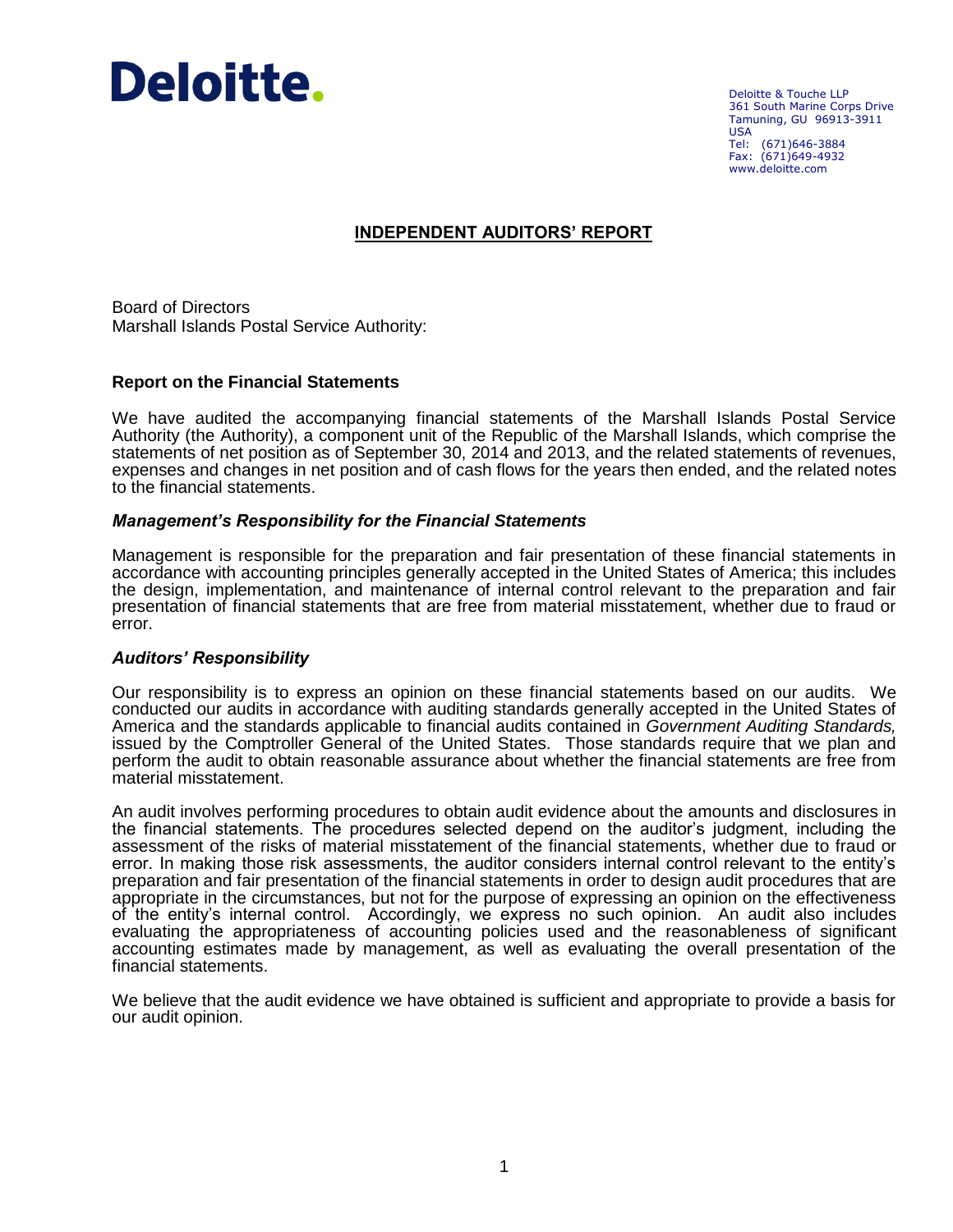# *Opinion*

In our opinion, the financial statements referred to above present fairly, in all material respects, the financial position of the Authority as of September 30, 2014 and 2013, and the changes in its financial position and its cash flows for the years then ended in accordance with accounting principles generally accepted in the United States of America.

# *Other Matters*

#### *Required Supplementary Information*

Accounting principles generally accepted in the United States of America require that the management's discussion and analysis on pages 3 to 7 be presented to supplement the basic financial statements. Such information, although not a part of the basic financial statements, is required by the Governmental Accounting Standards Board who considers it to be an essential part of financial reporting for placing the basic financial statements in an appropriate operational, economic, or historical context. We have applied certain limited procedures to the required supplementary information in accordance with auditing standards generally accepted in the United States of America, which consisted of inquiries of management about the methods of preparing the information and comparing the information for consistency with management's responses to our inquiries, the basic financial statements, and other knowledge we obtained during our audit of the basic financial statements. We do not express an opinion or provide any assurance on the information because the limited procedures do not provide us with sufficient evidence to express an opinion or provide any assurance.

#### *Other Information*

Our audits were conducted for the purpose of forming an opinion on the financial statements that collectively comprise the Authority's basic financial statements. The Other Supplementary Information listed in the accompanying table of contents is presented for purposes of additional analysis and is not a required part of the basic financial statements.

The Other Supplementary Information is the responsibility of the Authority's management and was derived from and relates directly to the underlying accounting and other records used to prepare the basic financial statements. Such information has been subjected to the auditing procedures applied in the audit of the basic financial statements and certain additional procedures, including comparing and reconciling such information directly to the underlying accounting and other records used to prepare the basic financial statements or to the basic financial statements themselves, and other additional procedures in accordance with auditing standards generally accepted in the United States of America. In our opinion, the Other Supplementary Information is fairly stated, in all material respects, in relation to the basic financial statements as a whole.

#### **Other Reporting Required by** *Government Auditing Standards*

In accordance with *Government Auditing Standards*, we have also issued our report dated December 23, 2014 on our consideration of the Authority's internal control over financial reporting and on our tests of its compliance with certain provisions of laws, regulations, contracts, and grant agreements and other matters. The purpose of that report is to describe the scope of our testing of internal control over financial reporting and compliance and the results of that testing, and not to provide an opinion on internal control over financial reporting or on compliance. That report is an integral part of an audit performed in accordance with *Government Auditing Standards* in considering the Authority's internal control over financial reporting and compliance.

eloite Nache

December 23, 2014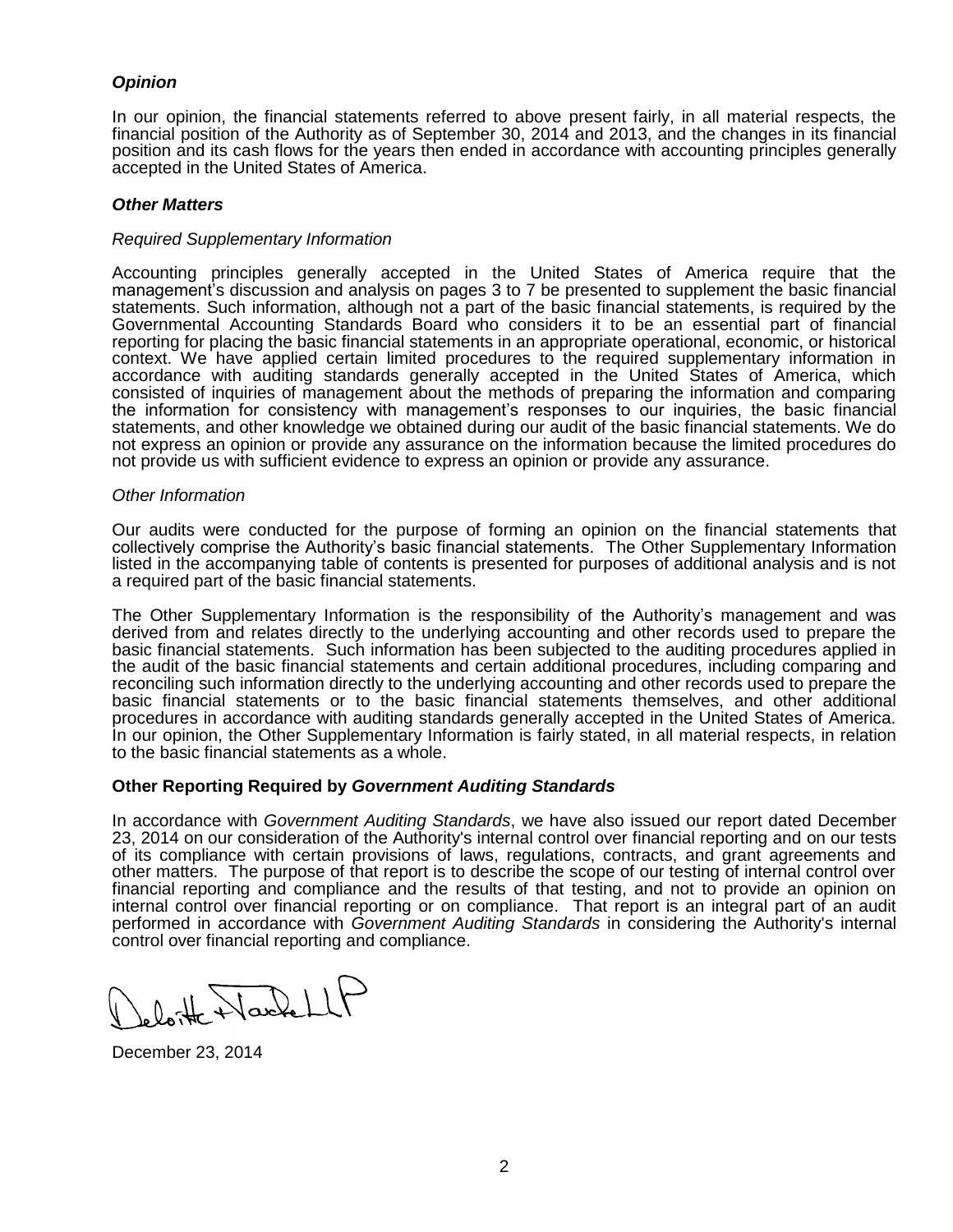Management's Discussion and Analysis Years Ended September 30, 2014 and 2013

As management of the Marshall Islands Postal Service Authority (the Authority), we offer readers of the Authority's financial statements this narrative overview and analysis of the financial activities of the Authority for the fiscal year ending September 30, 2014. We encourage the readers to consider the information presented here in conjunction with additional information that we have furnished in the Authority's financial statements, which follow this narrative.

The Authority was created by the Postal Service Act of 1983 for the purpose of establishing an effective and efficient postal service for the Republic. The operation of the Authority were accounted for as a separate fund within the Government of the Republic of the Marshall Islands (RepMar) Ministry of Finance. Effective October 1, 2008, the Authority established a separate bank account outside of RepMar's Treasury for the purpose of receiving and disbursing funds in accordance with the Postal Service Fund (Amendment) Act of 2007. Accordingly, the accompanying Management's Discussion and Analysis only pertains to the operations of the Authority once the operation were separated from RepMar's Ministry of Finance.

# **FINANCIAL HIGHLIGHTS**

- The assets of the Authority exceeded its liabilities at the close of business for the year by \$147,991 (Net Position) increasing by \$59,106 from \$88,885 in the prior year.
- As of the close of business on September 30, 2014, the Authority earned \$527,313 in revenues. Most of these were derived from revenues generated from stamp sales and postal box rentals, which account for 70% and 16% (or 86% combined) of the total revenue earned during the year. On the other hand, the Authority incurred various expenses, which are directly and indirectly related to the provision of domestic and international mail services, that totaled \$468,207. These expenses were funded by the operating revenues generated by the Authority.

# **OVERVIEW OF FINANCIAL STATEMENTS**

This discussion and analysis is intended to serve as an introduction to the Authority's basic financial statements. The Authority's financial statements are comprised of four (4) components: 1) Statement of Net Position, 2) Statement of Revenues, Expenses and Changes in Net Position, 3) Statement of Cash Flows, and 4) Notes to the Financial Statements.

The Authority, like other government agencies, uses fund accounting to ensure and demonstrate compliance with finance-related requirements. The Authority is comprised of a single proprietary fund. A proprietary fund operates by charging its customer a fee for the service provided (operating revenue), like a typical business enterprise. A proprietary fund may also receive revenue from government agencies as grants or support (non-operating revenue). These financial statements are designed to provide readers with a broad overview of the Authority's finances, in a matter similar to a private-sector business.

**The Statement of Net Position** presents information on all of the Authority's assets and liabilities, with the different between the two reported as net position. Over time, increases or decreases in net position may serve as a useful indicator of whether the financial position of the Authority is improving or deteriorating. The statement of net position can be found on page 8.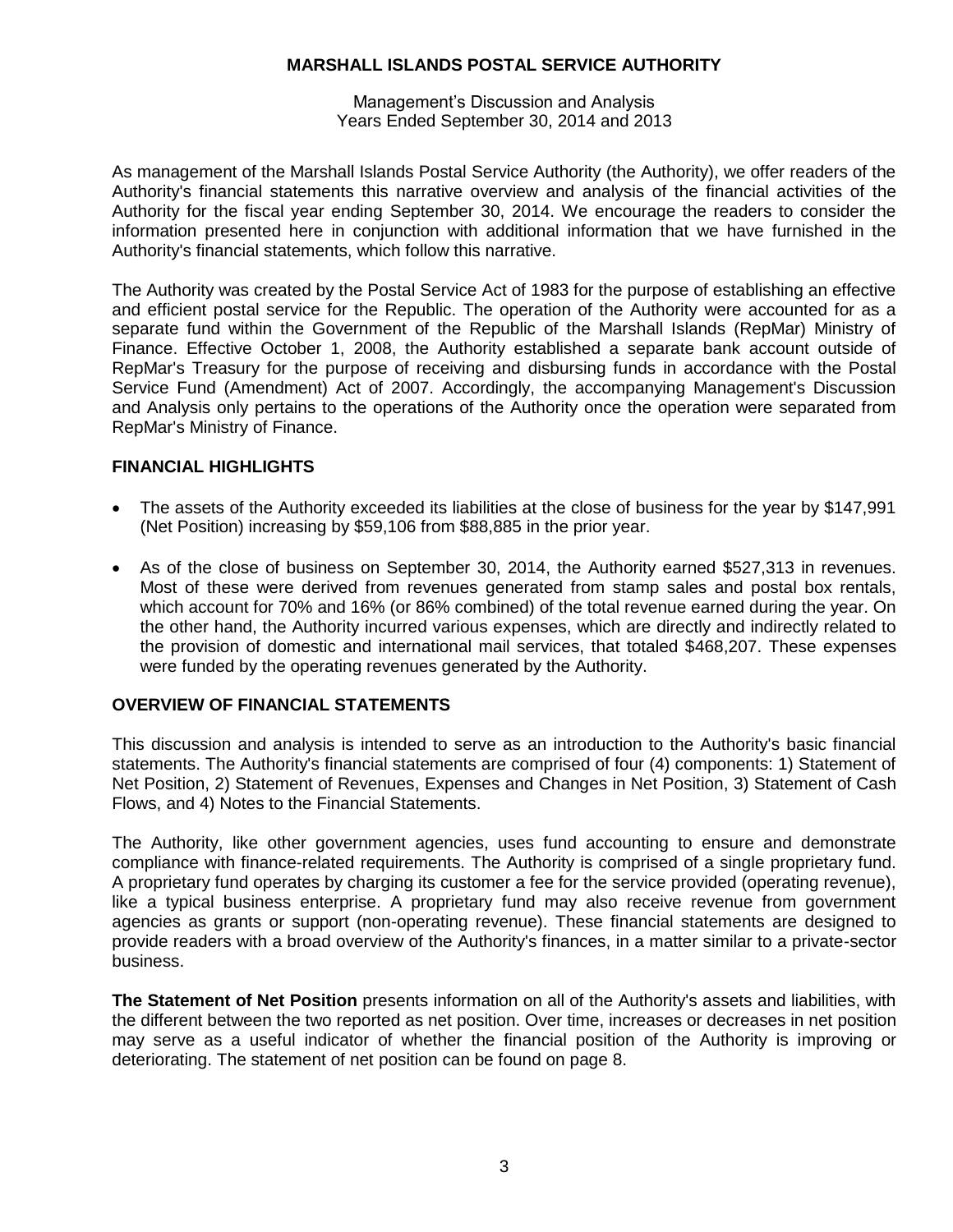Management's Discussion and Analysis Years Ended September 30, 2014 and 2013

**The Statements of Revenues, Expenses, and Changes in Net Position** presents information showing how the Authority's net position changed during the fiscal year. All changes in net position are reported as soon as the underlying event giving rise to the change occurs, regardless of the timing of the related cash flows. Thus, revenues and expenses are reported in this statement for some items that will only result in cash flows in future fiscal periods (e.g. accounts receivable and accounts payable). The Statement of Revenues, Expenses, and Changes in Net Position can be found on page 9.

**The Statement of Cash Flows** presents information showing how the Authority's cash increased or decreased during the year. Cash is received and used in three ways: operating activities, capital and non-capital financing activities, and investing activities. The statement of cash flows can be found on page 10.

**The Notes to the Financial Statements** provide additional information that is essential to a full understanding of the data provided in the basic financial statements. The Notes to the Financial Statements can be found on pages 11 through 17.

# **Financial Analysis**

# **Net Position**

Net position may serve over time as a useful indicator of a governmental entity's financial position. The Summary Statement of Net Position below was prepared to give insight on the Authority's resources, liabilities, and net position. At the close of business on September 30, 2014, the Authority's assets exceeded its liabilities by \$147,991, which comprised of net investment in capital assets of \$45,410, with the remainder of \$102,581 available for future operations. Accordingly, this means that there are unrestricted assets available to be used to finance the day-to-day operation of the Authority.

# Summary Statements of Net Position

| Assets:                                                                  | 2014                           | 2013                           | 2012                              |
|--------------------------------------------------------------------------|--------------------------------|--------------------------------|-----------------------------------|
| Current assets<br>Capital and other assets                               | \$315,903<br>45,410            | \$244,693<br>33,305            | 191,070<br>\$<br>55,228           |
| <b>Total assets</b>                                                      | 361,313<br>\$                  | 277,998<br>\$                  | \$<br>246,298                     |
| Liabilities:<br><b>Current liabilities</b><br>Noncurrent liabilities     | \$201,105<br>12,217<br>213,322 | \$178,507<br>10,606<br>189,113 | 156,896<br>\$<br>9,070<br>165,966 |
| <b>Net Position:</b><br>Net investment in capital assets<br>Unrestricted | 45,410<br>102,581              | 33,305<br>55,580               | 55,228<br>25,104                  |
| Total net position                                                       | 147,991                        | 88,885                         | 80,332                            |
|                                                                          | 361,313<br>\$                  | 277,998<br>S                   | 246,298<br>\$                     |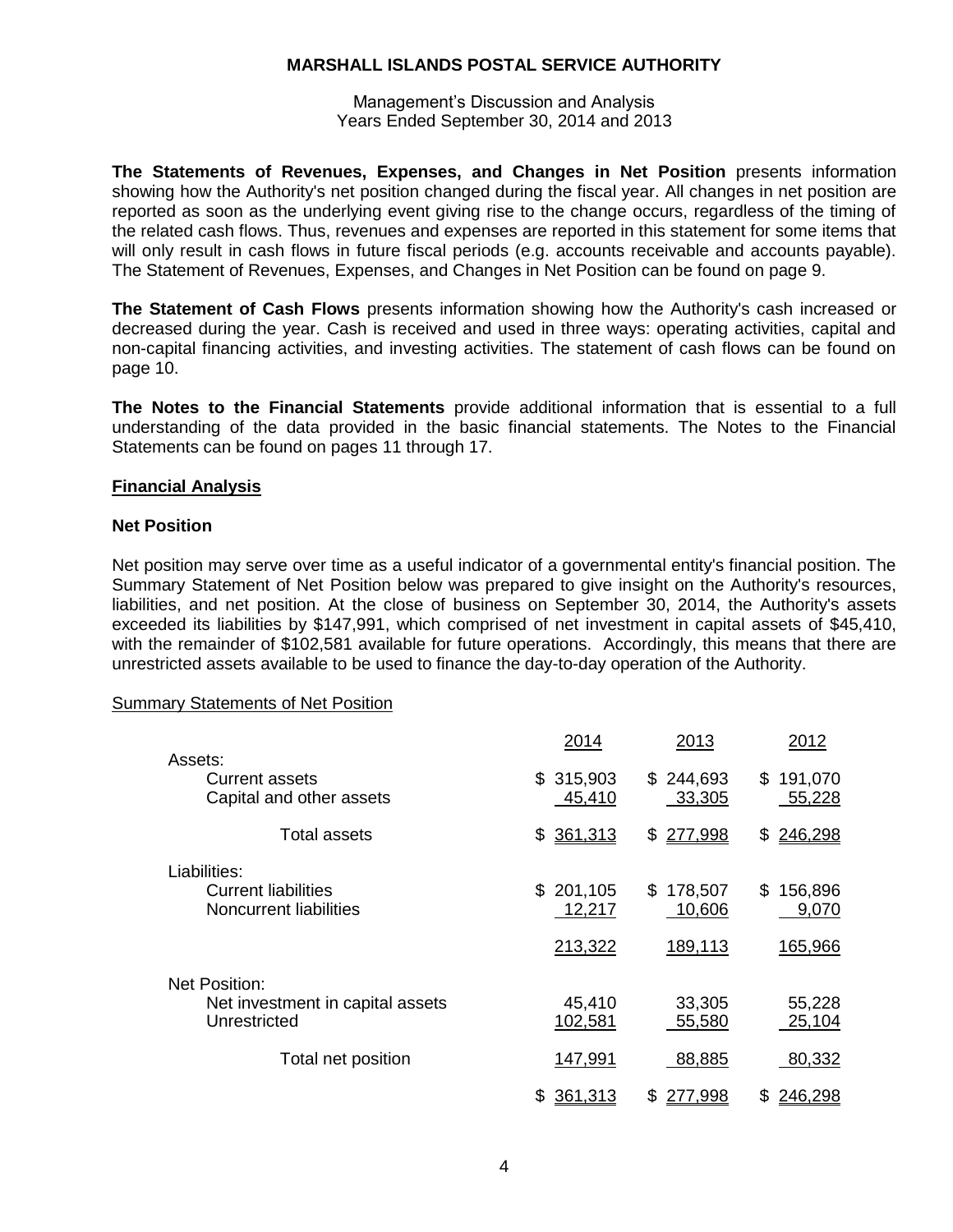Management's Discussion and Analysis Years Ended September 30, 2014 and 2013

# **Changes in Net Position**

Current year activities resulted in a positive net position of the Authority of \$59,106. The summary statement of Revenues, Expenses, and Changes in Net Position below was prepared to show the net position calculation for the year.

Summary Statement of Revenues, Expenses, and Changes in Net Position

|                                                       | 2014                 | 2013                      | 2012                 |
|-------------------------------------------------------|----------------------|---------------------------|----------------------|
| Operating revenues<br>Operating expenses              | \$527,313<br>468,207 | 493,341<br>\$.<br>484,165 | \$471,590<br>468,828 |
| Operating income<br>Non-operating revenues (expenses) | 59,106               | 9.176<br>(623)            | 2,762                |
| Changes in net position                               | 59.106               | 8.553                     | 2.762                |

The Authority's revenues earned and reported at the end of the year amounted to \$527,313 as compared to \$493,341 reported at the end of the prior year. Approximately 86% or \$454,990 of the Authority's revenue generated during the year derives from stamp sales and postal box rental fees, which accounts for 70% and 16%, respectively, of the total of \$527,313 earned during the year. This compares with 84% or \$493,341 of the Authority's revenue generated during the prior year. The chart below was prepared to described the composition of the Authority's revenue sources for 2014.



# **Revenue Sources**

The major source of revenue of the Authority is the sale of stamps for domestic and international mail. As indicated below, stamp sales have increased by 13% from FY 2010 to FY 2011, 3% from FY2011 to FY2012, 5% from FY2012 to FY2013, and a further 7% from FY2013 to FY2014. The primary reason for this increase was the return of the domestic mail status in November 2007 by the United States Postal Service, and confidence of the people given greater transparency and accountability of the Authority. In additional, the Authority later installed 770 new postal boxes for both Uliga and Airport substations to cope with the waiting list of people waiting to have postal boxes.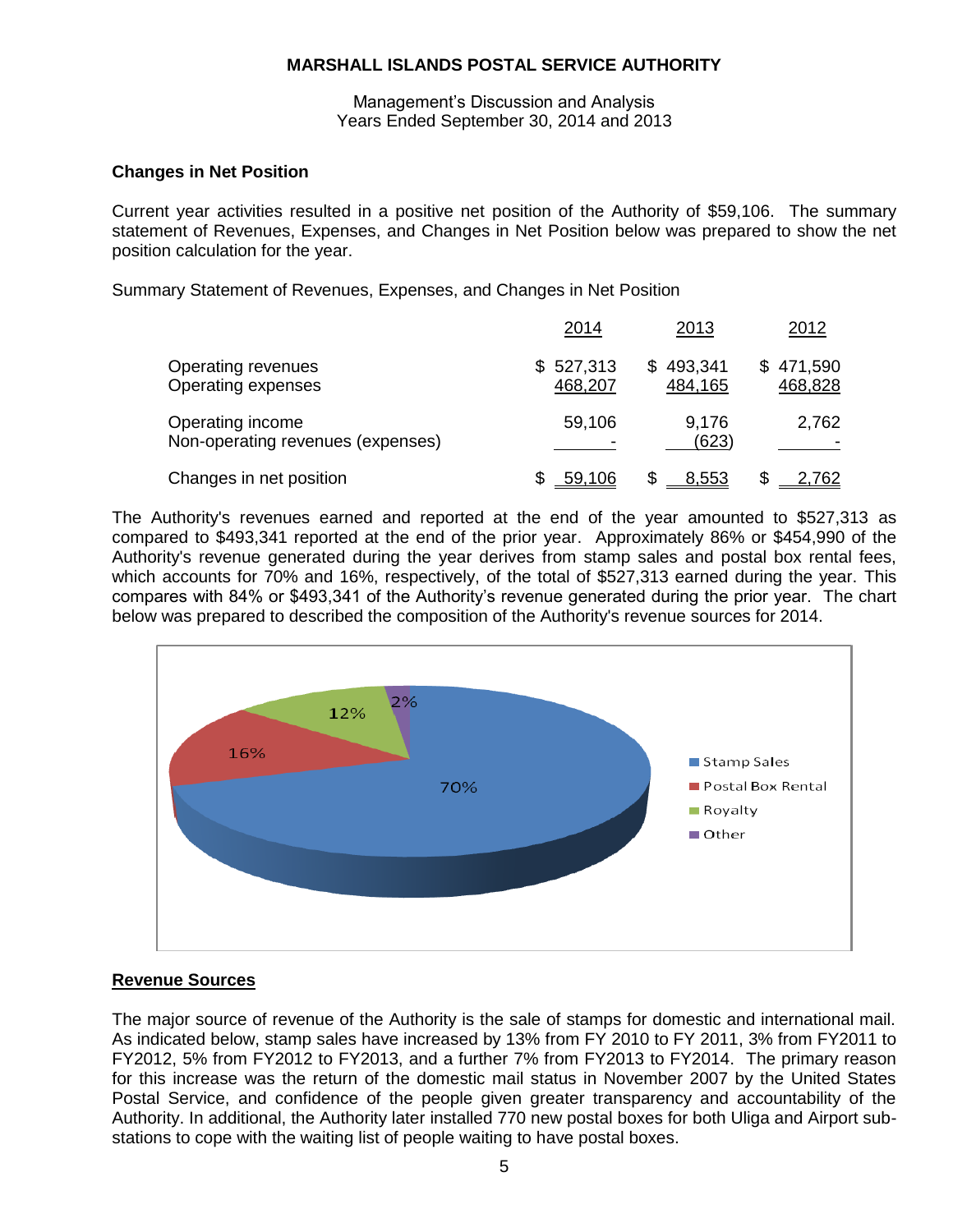Management's Discussion and Analysis Years Ended September 30, 2014 and 2013

# Revenue Sources Continued

|                   | 2014      | 2013      | 2012         | 2011      | 2010      |
|-------------------|-----------|-----------|--------------|-----------|-----------|
| Stamp sales       | \$368,786 | \$345,928 | \$294,575    | \$282,936 | \$242,442 |
| Postal box rental | 86,204    | 67,224    | 81,442       | 65,820    | 75,234    |
| Postage meters    | ۰         |           | 25.660       | 39.420    | 47,015    |
| Royalty           | 61,222    | 60.872    | 59,895       | 53,246    | 26,838    |
| <b>Others</b>     | 11,101    | 19,317    | 10,018       | 16,882    | 14,899    |
|                   | \$527,313 | 493,341   | 471,590<br>S | \$458,304 | 406,428   |

# Expense Distribution

Total costs incurred as of the close of business on September 30, 2014 was \$468,207 as compared to \$484,165 incurred in the prior year. Of the amount for 2014, the Authority incurred \$294,499 and \$50,301, respectively, for employees' salaries, benefits and building rental as compared with \$299,709 and \$47,708, respectively, for 2013. These expenses account for 74% of the total expense of \$468,207 incurred during the year.

The graph below was prepared to described the expenses distribution of the Authority during the year.



# **Capital Assets and Debt**

During the current year, the Authority purchased various equipment, and other fixed assets at a cost of approximately \$36,975. For additional information concerning capital assets, please refer to Note 3 of the accompanying financial statements.

The Authority did not incur any long-term debt nor have any outstanding debt at the end of the current year.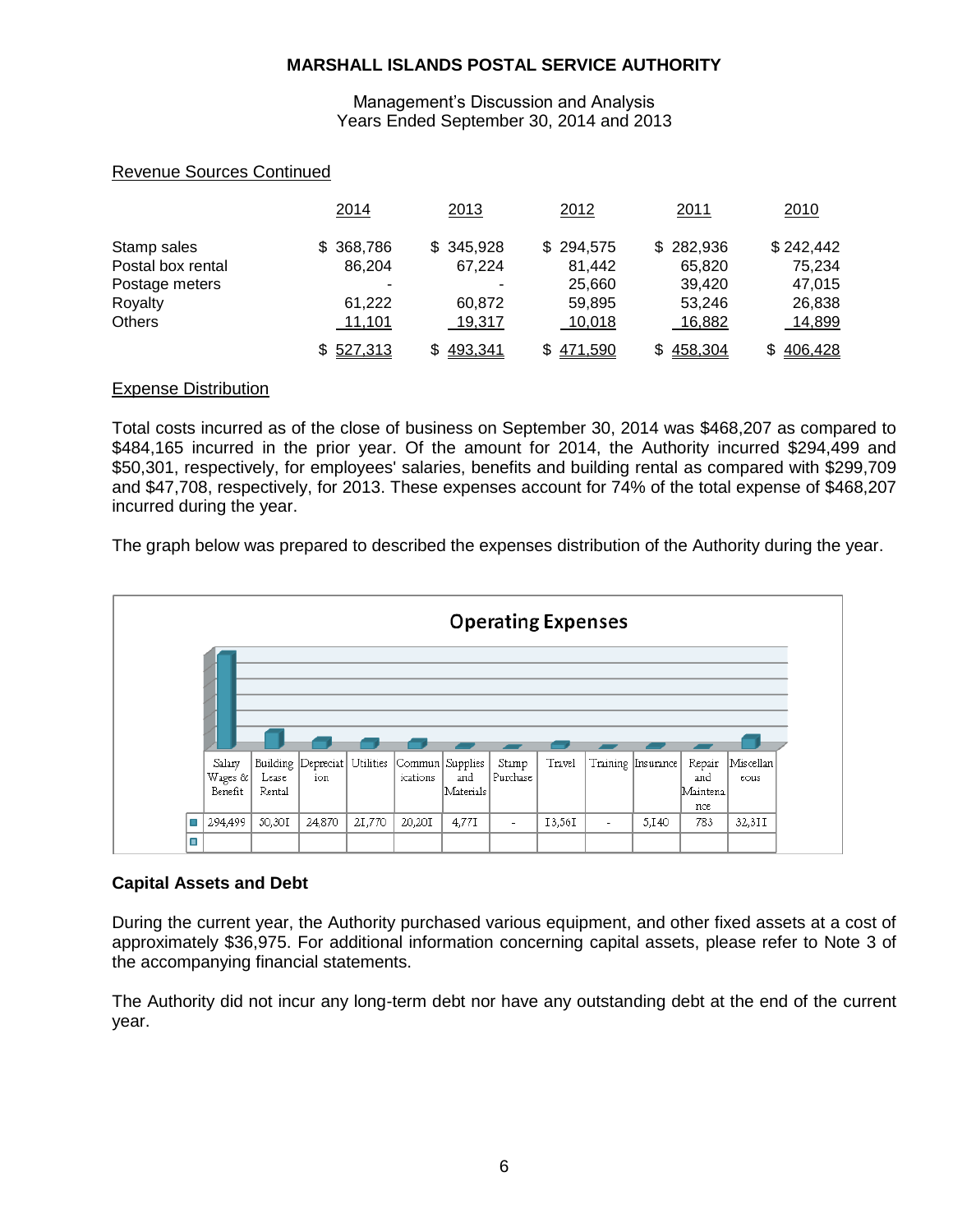Management's Discussion and Analysis Years Ended September 30, 2014 and 2013

# **ECONOMIC OUTLOOK**

The Authority plays an important and vital role in providing traditional form of communication through delivery of mail and parcel packages for people who are sending and/or receiving. With steady number of the population migrating abroad (particularly the United States) each year, demand for postal service is expected to gradually increase over the medium term despite stagnant growth in the local economy. This is evident by recent years which had resulted in limited economic growth in the Marshall Islands yet both inbound and outbound mail/parcels (in volume) experienced significant rise, driving stamp sales to a record level every year.

Since 2008, the stamp sales have increased by an average of 12% annually. During the period 2008 to 2011, annual stamp sales was averaging 19% in growth but, since 2012, annual sales have slightly dropped to average 5% in growth. In parallel to stamp sales, the inbound and outbound of mail/parcel volumes have coincidently increased as well. For inbound parcels, for instance, 2009 total weight was 72,000 lbs and 2012 total weight reached 81,000 lbs, a 12% increase. During the same period total weight on outbound mail parcels increased to from 57,000 lbs in 2009 to 67,000 in 2012, a 17% increase.

In term of overall revenues and expenditures comparison, the Authority generated \$329,964 in total revenues while expenditures accounted for \$429,937 in 2009 given the rise of fuel, electricity and other operational costs. Upon executing number of initiatives with improved postal services, the year 2010 and all subsequent years thereafter to present have ended with surplus. In 2014, the Authority recently generated \$527,313 in total revenues while total expenditures accounted \$468,207, representing 60% increase in revenues while maintaining modest 9% increase in operational expenditures in comparing to 2009 outcomes.

The Board of Directors and the Management of the Authority shall continue to contribute and assist the economic advancement and development of the Marshall Islands. As part of this commitment and strive for excellence service in customer services, the Authority continuously explore initiatives to better service the people. One of these initiatives was recent launching of a new post office substation at the Amata Kabua International Airport. The performance of this Majuro airport substation, post office has far exceeded expectation and eventually an effort to open a Kwajalein airport post office substation is already in process. The future projection for the Authority is strong and upholds high level of confidence.

# **REQUEST FOR INFORMATION**

The financial report is designed to provide a general overview of the Authority's finances for all those with an interest in the Post Office's finances. Questions concerning any of the information provided in this report or request for additional financial information should be addressed to the Postmaster General, Post Office, Majuro, MH 96960.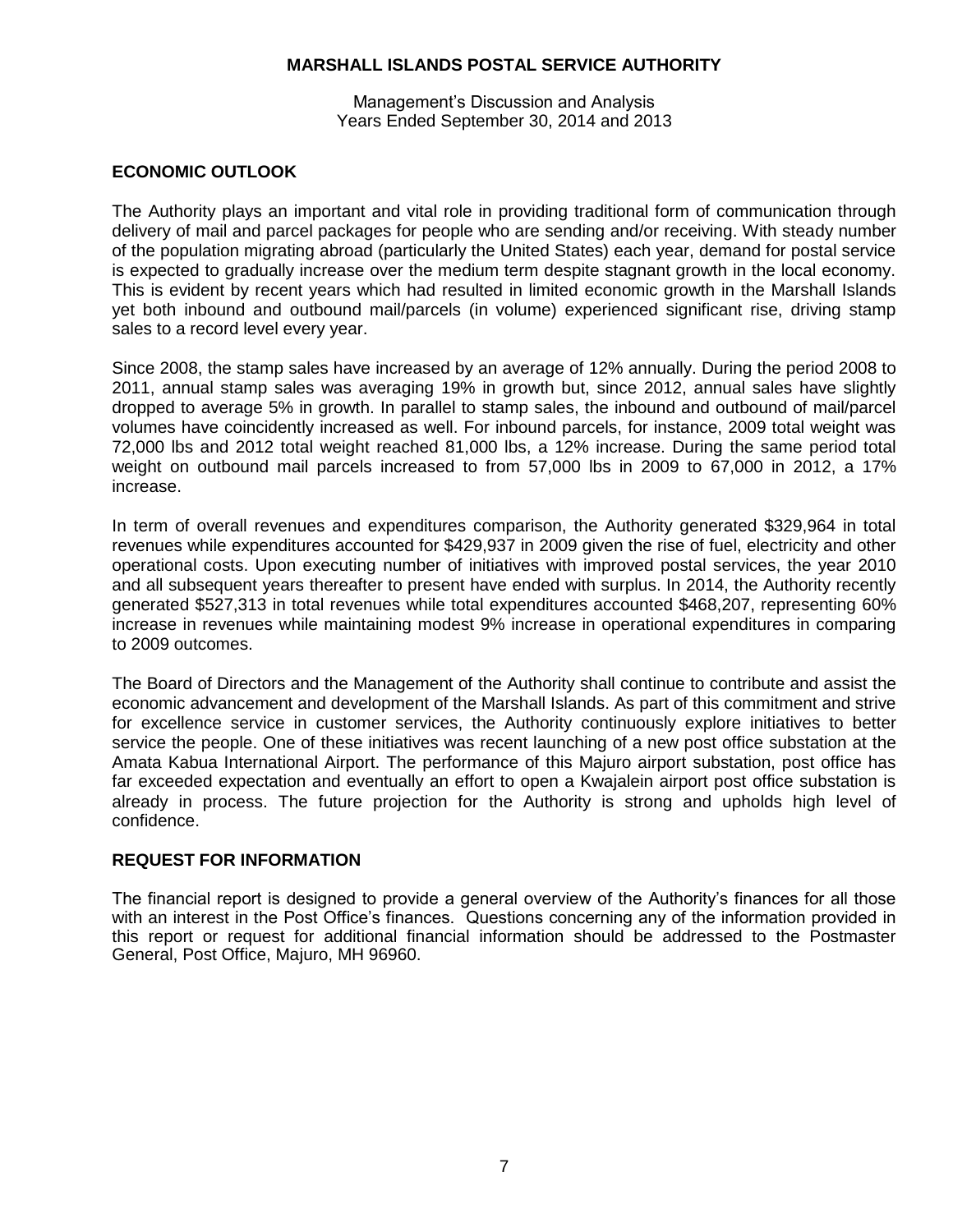# Statements of Net Position September 30, 2014 and 2013

| <b>ASSETS</b>                                        |    | 2014       | 2013      |
|------------------------------------------------------|----|------------|-----------|
| Current assets:                                      |    |            |           |
| Cash                                                 | \$ | 242,292 \$ | 187,539   |
| Receivables:                                         |    |            |           |
| Postal box rental                                    |    | 75,529     | 59,358    |
| Other                                                |    | 27,636     | 33,124    |
|                                                      |    | 103,165    | 92,482    |
| Less allowance for doubtful accounts                 |    | (57, 285)  | (59, 358) |
|                                                      |    | 45,880     | 33,124    |
| Inventory                                            |    | 22,040     | 20,316    |
| Prepaid expenses                                     |    | 5,691      | 3,714     |
| <b>Total current assets</b>                          |    | 315,903    | 244,693   |
| Capital assets, net                                  |    | 45,410     | 33,305    |
|                                                      | S  | 361,313 \$ | 277,998   |
| <b>LIABILITIES AND NET POSITION</b>                  |    |            |           |
| <b>Current liabilities:</b>                          |    |            |           |
| Accounts payable                                     | \$ | $6,047$ \$ | 3,236     |
| Lease rental payable                                 |    | 131,855    | 113,380   |
| Payable to affiliates                                |    | 15,997     | 13,917    |
| Accrued payroll                                      |    | 17,825     | 16,933    |
| Accrued annual leave payable                         |    | 7,488      | 9,070     |
| Unearned income                                      |    | 21,893     | 21,971    |
| <b>Total current liabilities</b>                     |    | 201,105    | 178,507   |
| Accrued annual leave payable, net of current portion |    | 12,217     | 10,606    |
| <b>Total liabilities</b>                             |    | 213,322    | 189,113   |
| Commitments and contingency                          |    |            |           |
| Net position:                                        |    |            |           |
| Net investment in capital assets                     |    | 45,410     | 33,305    |
| Unrestricted                                         |    | 102,581    | 55,580    |
| Total net position                                   |    | 147,991    | 88,885    |
|                                                      | \$ | 361,313 \$ | 277,998   |

See accompanying notes to financial statements.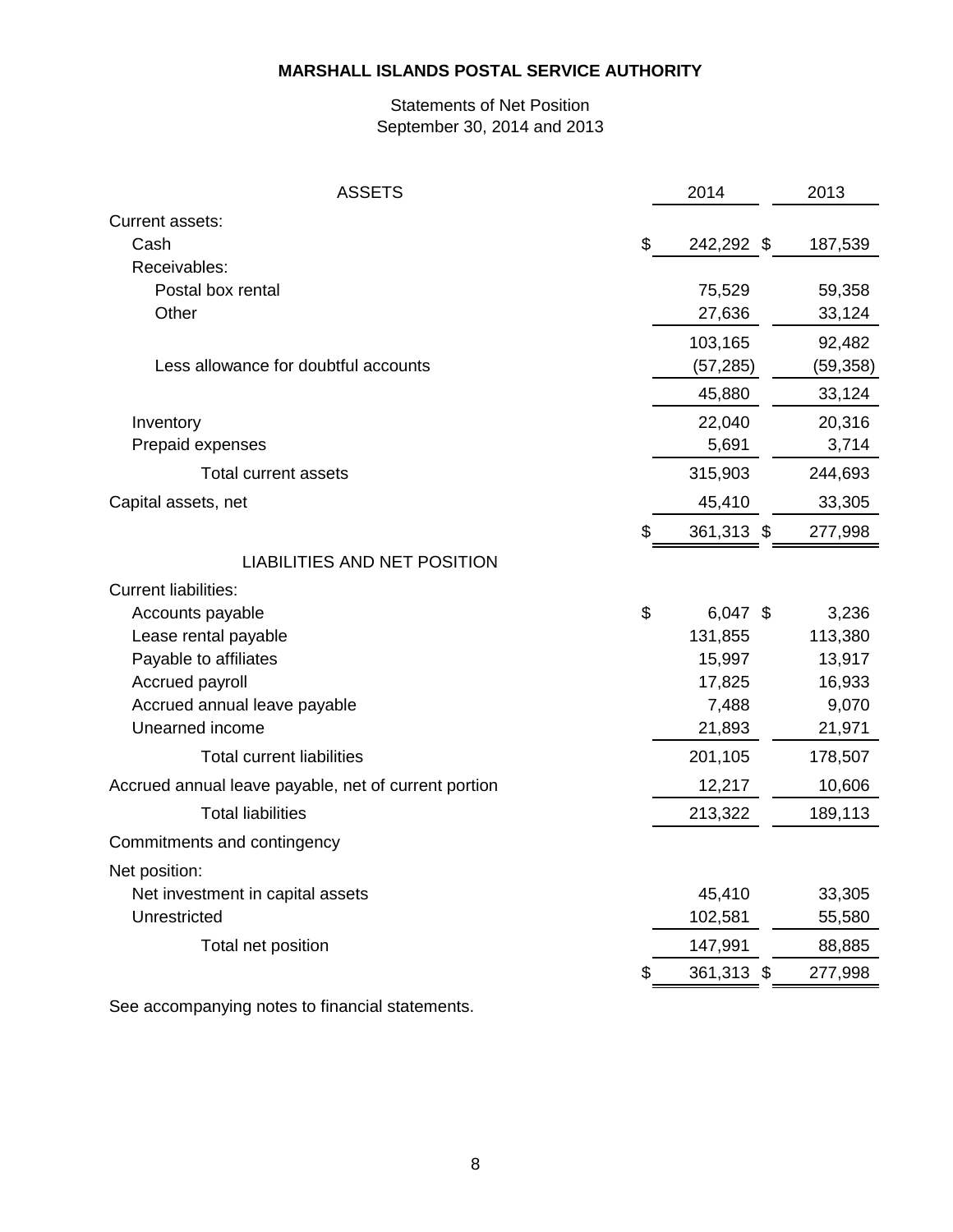# Statements of Revenues, Expenses, and Changes in Net Position Years Ended September 30, 2014 and 2013

|                                       | 2014                | 2013    |
|---------------------------------------|---------------------|---------|
| Operating revenues:                   |                     |         |
| Stamp sales                           | \$<br>368,786 \$    | 345,928 |
| Postal box rentals                    | 86,204              | 67,224  |
| Royalty                               | 61,222              | 60,872  |
| Other                                 | 11,101              | 19,317  |
| Total operating revenues              | 527,313             | 493,341 |
| Operating expenses:                   |                     |         |
| Salaries, wages and employee benefits | 294,499             | 299,709 |
| <b>Building lease rental</b>          | 50,301              | 47,708  |
| Depreciation                          | 24,870              | 27,338  |
| <b>Utilities</b>                      | 21,770              | 21,383  |
| Communications                        | 20,201              | 14,763  |
| <b>Travel</b>                         | 13,561              | 7,745   |
| Insurance                             | 5,140               | 6,448   |
| Supplies and materials                | 4,771               | 5,512   |
| Repairs and maintenance               | 783                 | 5,471   |
| Training                              |                     | 7,955   |
| Stamp purchases                       |                     | 2,309   |
| Miscellaneous                         | 32,311              | 37,824  |
| Total operating expenses              | 468,207             | 484,165 |
| Operating income                      | 59,106              | 9,176   |
| Nonoperating expenses:                |                     |         |
| Loss on disposal of capital assets    |                     | (623)   |
| Change in net position                | 59,106              | 8,553   |
| Net position at beginning of year     | 88,885              | 80,332  |
| Net position at end of year           | \$<br>147,991<br>\$ | 88,885  |

See accompanying notes to financial statements.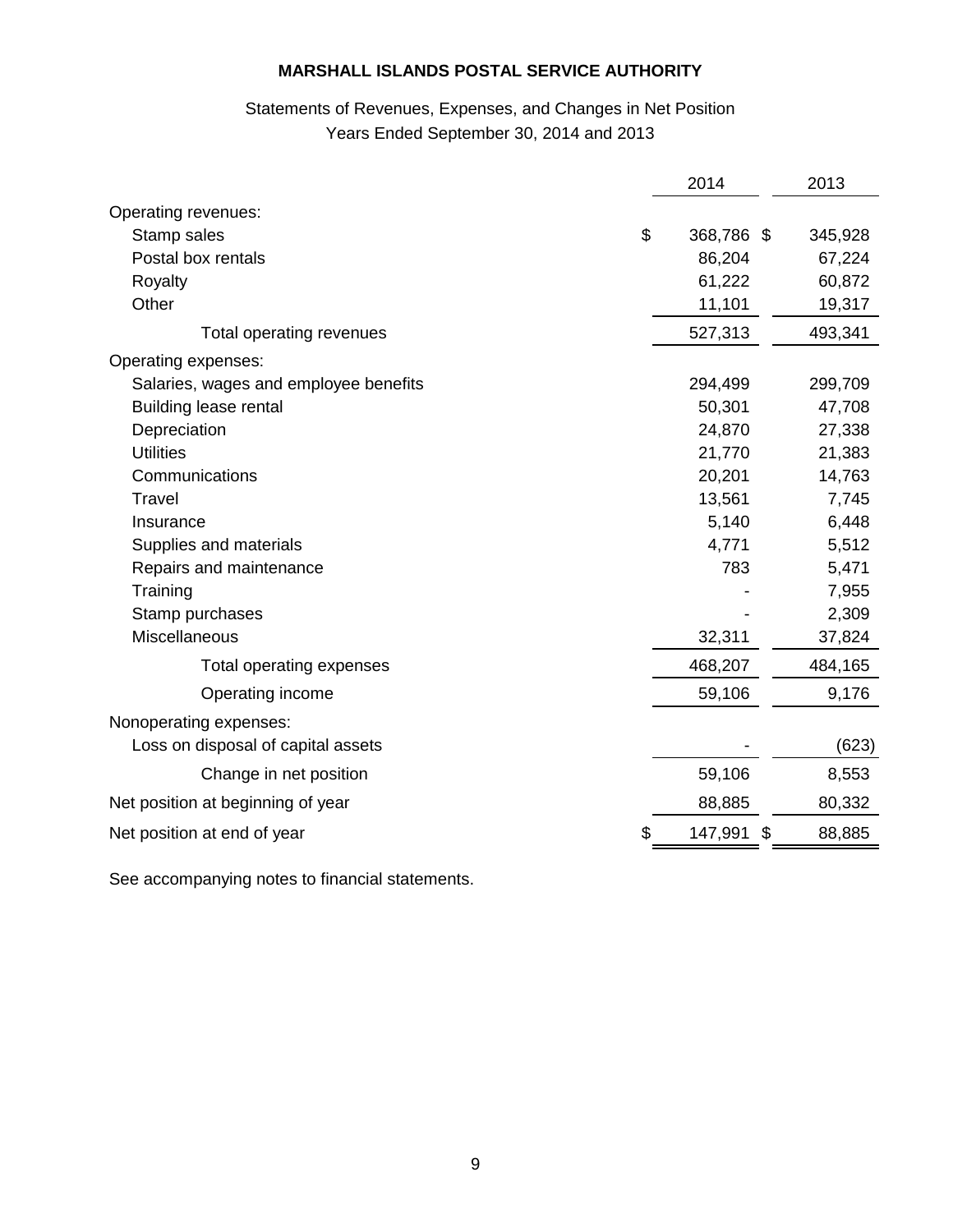# Statements of Cash Flows Years Ended September 30, 2014 and 2013

|                                                            | 2014             | 2013       |
|------------------------------------------------------------|------------------|------------|
| Cash flows from operating activities:                      |                  |            |
| Cash received from customers                               | \$<br>514,479 \$ | 494,854    |
| Cash payments to suppliers for goods and services          | (131, 253)       | (157, 651) |
| Cash payments to employees for services                    | (291, 498)       | (288, 519) |
| Net cash provided by operating activities                  | 91,728           | 48,684     |
| Cash flows from capital and related financing activities:  |                  |            |
| Acquisition of capital assets                              | (36, 975)        | (6,038)    |
| Net change in cash                                         | 54,753           | 42,646     |
| Cash at beginning of year                                  | 187,539          | 144,893    |
| Cash at end of year                                        | \$<br>242,292 \$ | 187,539    |
| Reconciliation of operating income to net cash provided by |                  |            |
| operating activities:                                      |                  |            |
| Operating income                                           | \$<br>59,106 \$  | 9,176      |
| Adjustments to reconcile operating income to net cash      |                  |            |
| provided by operating activities:<br>Depreciation          | 24,870           | 27,338     |
| (Increase) decrease in assets:                             |                  |            |
| <b>Receivables</b>                                         | (12,756)         | 1,419      |
| Inventory                                                  | (1, 724)         | (9,612)    |
| Prepaid expenses                                           | (1, 977)         | (2,784)    |
| Increase (decrease) in liabilities:                        |                  |            |
| Accounts payable                                           | 2,811            | (2,868)    |
| Lease rental payable                                       | 18,475           | 14,731     |
| Payable to affiliates                                      | 2,080            | (475)      |
| Accrued payroll                                            | 892              | 6,618      |
| Accrued annual leave payable                               | 29               | 5,047      |
| Unearned income                                            | (78)             | 94         |
| Net cash provided by operating activities                  | \$<br>91,728 \$  | 48,684     |

See accompanying notes to financial statements.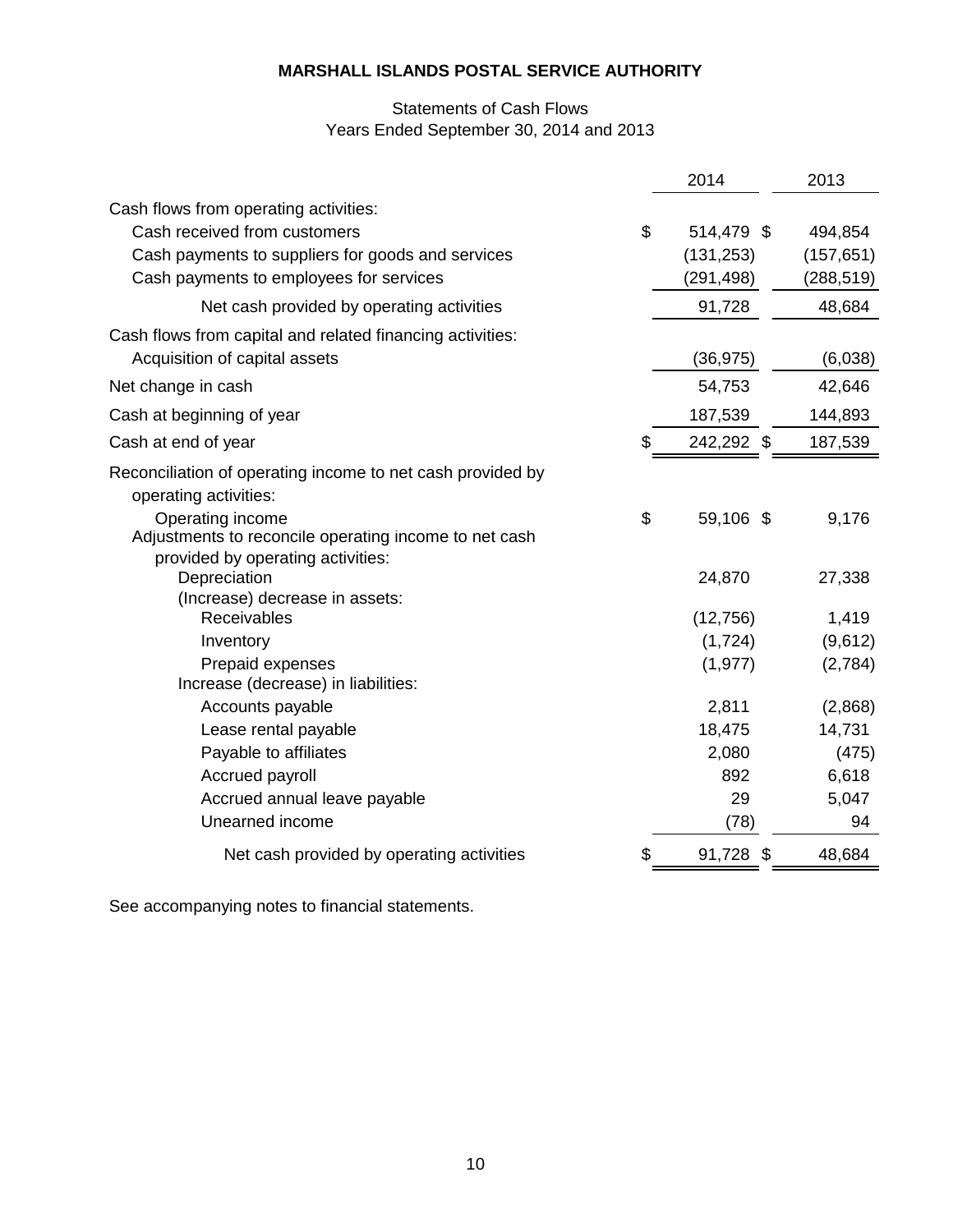Notes to Financial Statements September 30, 2014 and 2013

# (1) Organization

The Marshall Islands Postal Service Authority (the "Authority"), a component unit of the Republic of the Marshall Islands (RepMar), was created by the Postal Service Act of 1983 for the purpose of establishing an effective and efficient postal service for the Republic. The Authority provides both domestic and international mail services from three service outlets - the Uliga and Delap postal stations located on Majuro Atoll, and the Ebeye postal station located on Kwajalein Atoll.

The operations of the Authority were accounted for as a separate fund within RepMar's Ministry of Finance. Effective October 1, 2008, the Authority established a separate bank account outside of RepMar's Treasury for the purpose of receiving and disbursing funds in accordance with the Postal Service Fund (Amendment) Act of 2007. Accordingly, the accompanying financial statements relate solely to those accounting records maintained by the Authority and do not incorporate any accounts related to the Authority's operations that may be accounted for by RepMar's Treasury or any of RepMar's other branches, departmental units or component units.

The Authority is governed by a five-member Board of Directors appointed by the President of RepMar. The Board of Directors, in turn, is responsible for the appointment of the Postmaster General who oversees the day-to-day operations of the Authority. The Authority's financial statements are incorporated into the financial statements of RepMar as a component unit.

# (2) Summary of Significant Accounting Policies

GASB Statement No. 34, *Basic Financial Statements - and Management's Discussion and Analysis - for State and Local Governments*, as amended by GASB Statement No. 37, *Basic Financial Statements - Management's Discussion and Analysis - for State and Local Governments: Omnibus*, and GASB Statement No. 38, *Certain Financial Statement Note Disclosures*, establish standards for external financial reporting for state and local governments and requires that resources be classified for accounting and reporting purposes into the following three net position categories:

- Net investment in capital assets capital assets, net of accumulated depreciation and outstanding principal balances of debt attributable to the acquisition, construction or improvement of those assets.
- Restricted net position whose use by the Authority is subject to externally imposed stipulations that can be fulfilled by actions of the Authority pursuant to those stipulations or that expire by the passage of time. The Authority has no restricted net position at September 30, 2014 and 2013.
- Unrestricted net position that is not subject to externally imposed stipulations. Unrestricted net assets may be designated for specific purposes by action by management or the Board of Directors or may otherwise be limited by contractual agreements with outside parties.

# **Estimates**

The preparation of financial statements in conformity with accounting principles generally accepted in the United States of America (GAAP) requires management to make estimates and assumptions that affect the reported amounts of assets and liabilities and disclosure of contingent assets and liabilities at the date of the financial statements and the reported amounts of revenues and expenses during the reporting period. Actual results could differ from those estimates.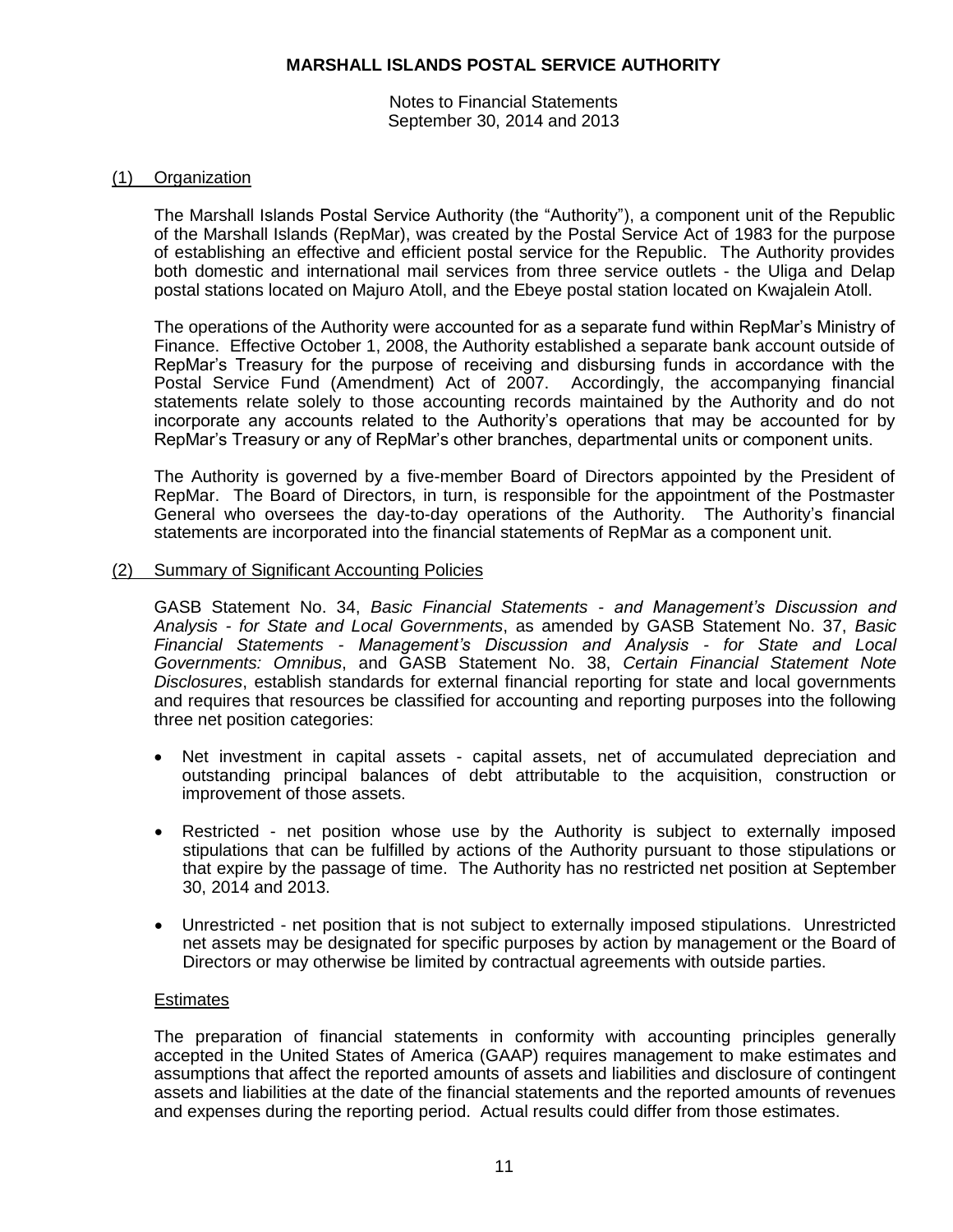Notes to Financial Statements September 30, 2014 and 2013

# (2) Summary of Significant Accounting Policies, Continued

#### Basis of Accounting

Proprietary funds are accounted for on a flow of economic resources measurement focus. With this measurement focus, all assets and liabilities associated with the operation of the fund are included in the statements of net position. Proprietary fund operating statements present increases and decreases in net position. The accrual basis of accounting is utilized by proprietary funds. Under this method, revenues are recorded when earned and expenses are recorded at the time liabilities are incurred. The Authority considers revenues and costs that are directly related to operations to be operating revenues and expenses. Revenues and expenses related to financing and other activities are reflected as nonoperating.

# Cash

Custodial credit risk is the risk that in the event of a bank failure, the Authority's deposits may not be returned to it. Such deposits are not covered by depository insurance and are either uncollateralized or collateralized with securities held by the pledging financial institution or held by the pledging financial institution but not in the depositor-government's name. The Authority does not have a deposit policy for custodial credit risk.

For purposes of the statements of net position and cash flows, cash is defined as cash on hand and cash held in demand accounts. As of September 30, 2014 and 2013, the carrying amount of cash was \$242,292 and \$187,539, respectively, and the corresponding bank balances were \$254,026 and \$188,983, respectively. Of the bank balance amounts, \$15,667 and \$15,377, respectively, were maintained in a financial institution subject to Federal Deposit Insurance Corporation (FDIC) insurance. The remaining bank deposits of \$238,359 and \$173,606, respectively, were maintained in a financial institution not subject to depository insurance. The Authority does not require collateralization of its cash deposits; therefore, bank deposits in excess of FDIC insurance coverage are uncollateralized. Accordingly, these deposits are exposed to custodial credit risk.

# Receivables

All receivables are due from businesses and individuals located within the Republic of the Marshall Islands and are interest free and uncollateralized. The allowance for uncollectible accounts is stated at an amount which management believes will be adequate to absorb possible losses on accounts receivable that may become uncollectible based on evaluations of the collectability of these accounts and prior collection experience. The allowance is established through a provision for bad debts charged to current operations. Accounts are written off using the specific identification method.

# Stamp Inventory

Stamp inventory consists of stamps purchased for resale and are valued at the lower of cost (firstin, first-out) or market value.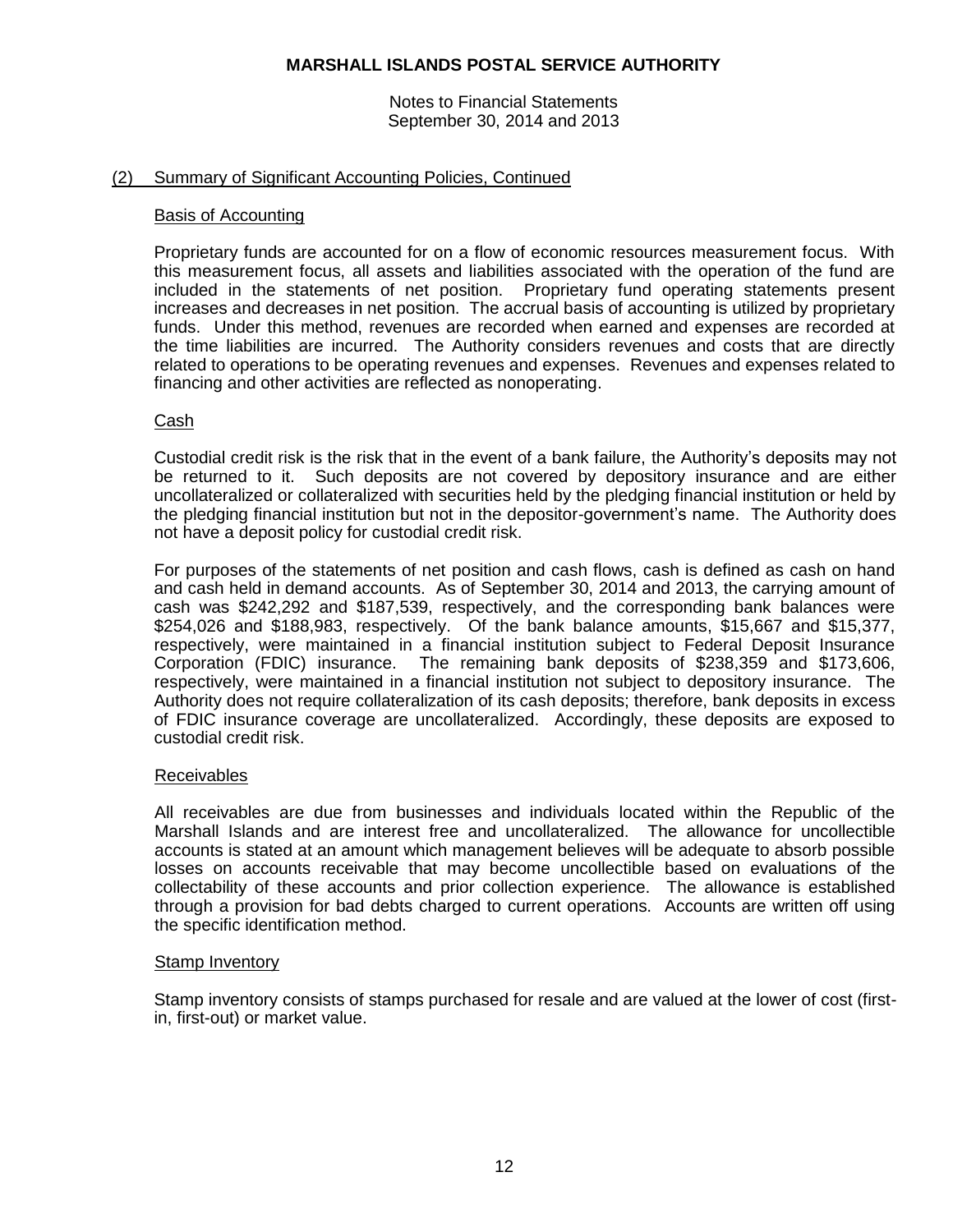Notes to Financial Statements September 30, 2014 and 2013

#### (2) Summary of Significant Accounting Policies, Continued

#### Fixed Assets

The Authority does not have a capitalization policy for fixed assets; however, items with a cost that equals or exceeds \$100 are generally capitalized at the time of acquisition. Depreciation is calculated using the straight-line method based on the estimated useful lives of the respective assets. The estimated useful lives of these assets are as follows:

| Motor vehicles                | 3 years |
|-------------------------------|---------|
| Other furniture and equipment | 5 years |

#### Deferred Outflows of Resources

In addition to assets, the statement of net position will sometimes report a separate section for deferred outflows of resources. This separate financial statement element, deferred outflows of resources represents a consumption of net position that applies to a future period and so will not be recognized as an outflow of resources (deduction of net position) until then. The Authority has no items that qualify for reporting in this category.

#### Compensated Absences

Vested or accumulated vacation leave is recorded as an expense and liability as the benefits accrue to employees. No liability is recorded for nonvesting accumulating rights to receive sick pay benefits. As of September 30, 2014 and 2013, the accumulated vacation leave liability totals \$19,705 and \$19,676, respectively.

#### Unearned Income

Unearned income includes amounts received for postal box rental fees prior to the end of the fiscal year but related to the subsequent accounting period.

#### Deferred Inflows of Resources

In addition to liabilities, the statement of net position will sometimes report a separate section for deferred inflows of resources. This separate financial statement element, deferred inflows of resources represents an acquisition of net position that applies to a future period and so will not be recognized as an inflow of resources (additions to net position) until then. The Authority has no items that qualify for reporting in this category.

### Taxes

Corporate profits are not subject to income tax in the Republic of the Marshall Islands. The Government of the Republic of the Marshall Islands imposes a gross receipts tax of 3% on revenues. The Authority is specifically exempt from this tax.

#### Prepaid Expenses

Certain payments to vendors or persons for goods and services reflect costs applicable to future accounting periods and are recorded as prepaid expenses in the accompanying financial statements.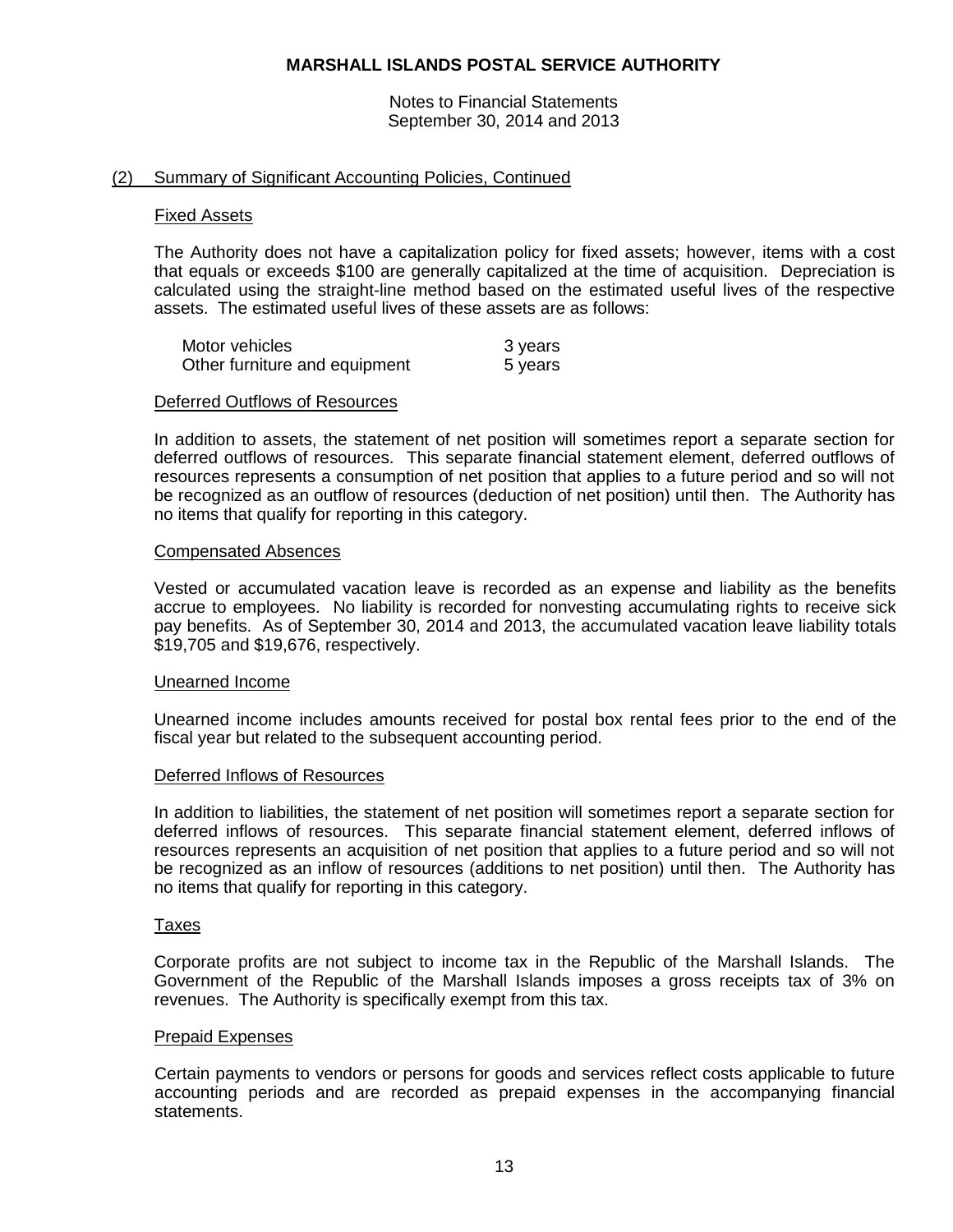Notes to Financial Statements September 30, 2014 and 2013

# (2) Summary of Significant Accounting Policies, Continued

#### New Accounting Standards

During fiscal year 2014, the Authority implemented the following pronouncements:

- GASB Statement No. 66, *Technical Corrections - 2012*, which enhances the usefulness of financial reports by resolving conflicting accounting and financial reporting guidance that could diminish the consistency of financial reporting. The implementation of this statement did not have a material effect on the accompanying financial statements.
- GASB Statement No. 67, *Financial Reporting for Pension Plans,* which revises existing guidance for the financial reports of most pension plans. The implementation of this statement did not have a material effect on the accompanying financial statements.
- GASB Statement No. 70, *Accounting and Financial Reporting for Nonexchange Financial Guarantees*, which requires a state or local government guarantor that offers a nonexchange financial guarantee to another organization or government to recognize a liability on its financial statements when it is more likely than not that the guarantor will be required to make a payment to the obligation holders under the agreement. The implementation of this statement did not have a material effect on the accompanying financial statements.

In June 2012, GASB issued Statement No. 68, *Accounting and Financial Reporting for Pensions,*  which revises and establishes new financial reporting requirements for most governments that provide their employees with pension benefits. The provisions in Statement 68 are effective for fiscal years beginning after June 15, 2014. Management does not believe that the implementation of this statement will have a material effect on the financial statements of the Authority.

In January 2013, GASB issued Statement No. 69, *Government Combinations and Disposals of Government Operations,* which improves accounting and financial reporting for state and local governments' combinations and disposals of government operations. Government combinations include mergers, acquisitions, and transfers of operations. A disposal of government operations can occur through a transfer to another government or a sale. The provisions in Statement 69 are effective for fiscal years beginning after December 15, 2013. Management has not yet determined the effect of implementation of these statements on the financial statements of the Authority.

In November 2013, GASB issued Statement No. 71, *Pension Transition for Contributions Made Subsequent to the Measurement Date - an amendment of GASB Statement No. 68,* which addresses an issue regarding application of the transition provisions of Statement No. 68, *Accounting and Financial Reporting for Pensions*. The issue relates to amounts associated with contributions, if any, made by a state or local government employer or nonemployer contributing entity to a defined benefit pension plan after the measurement date of the government's beginning net pension liability. The provisions in Statement 71 are effective for fiscal years beginning after June 15, 2014. Management does not believe that the implementation of this statement will have a material effect on the financial statements of the Authority.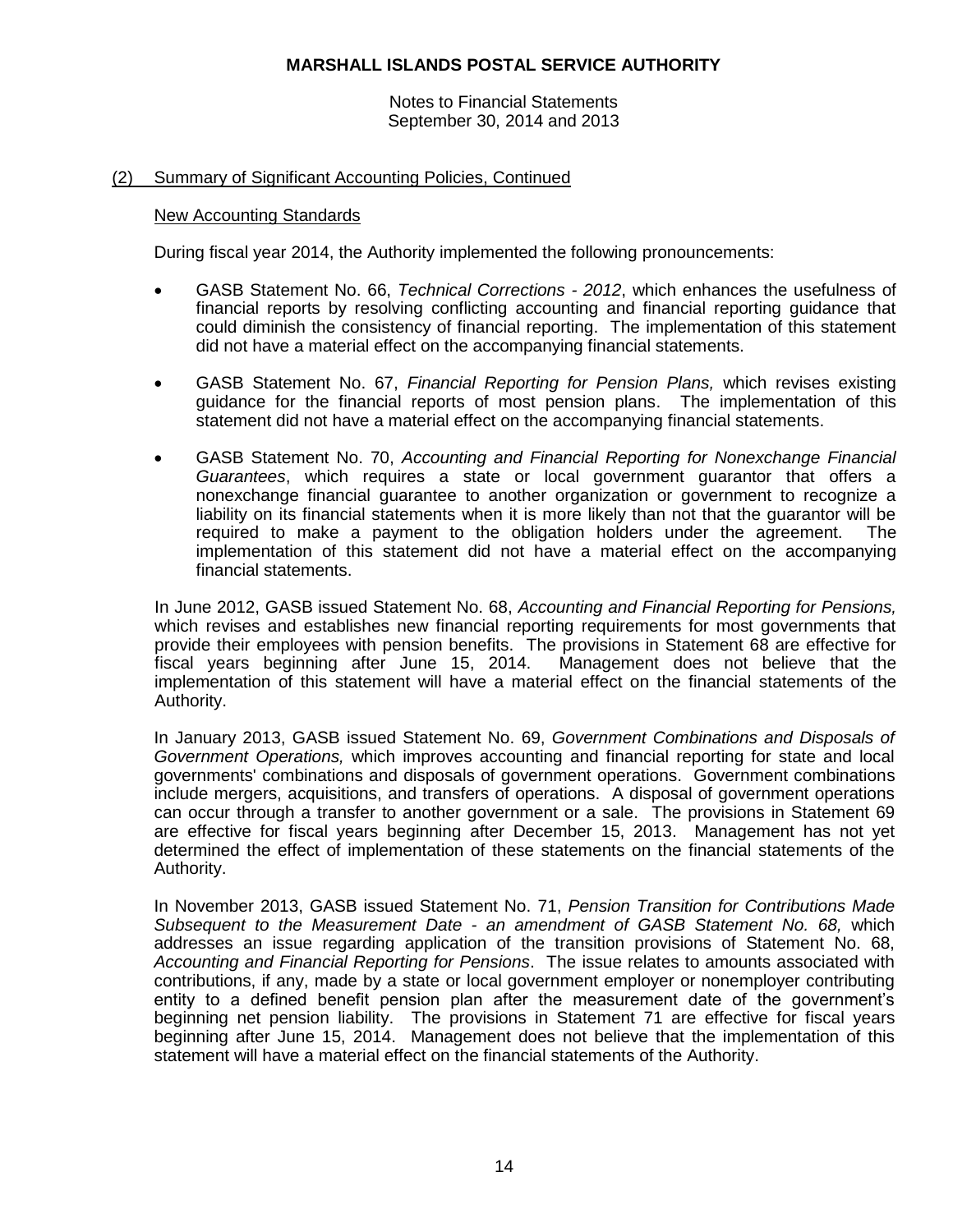Notes to Financial Statements September 30, 2014 and 2013

# (3) Fixed Assets

Capital asset activity for the years ended September 30, 2014 and 2013 is as follows:

|                                                  | October 1,<br>2013     | <b>Additions</b>      | Retirements            | September 30,<br>2014   |
|--------------------------------------------------|------------------------|-----------------------|------------------------|-------------------------|
| Motor vehicles<br>Office furniture and equipment | \$<br>78,245<br>51,482 | \$<br>35,975<br>1,000 | \$                     | \$<br>114,220<br>52,482 |
| Less accumulated depreciation                    | 129,727<br>(96, 422)   | 36,975<br>(24, 870)   |                        | 166,702<br>(121, 292)   |
|                                                  | \$ 33,305              | \$<br>12,105          |                        | \$ 45,410               |
|                                                  | October 1,<br>2012     | <b>Additions</b>      | Retirements            | September 30,<br>2013   |
| Motor vehicles<br>Office furniture and equipment | \$<br>79,895<br>46,229 | \$<br>6,038           | \$<br>(1,650)<br>(785) | \$<br>78,245<br>51,482  |
| Less accumulated depreciation                    | 126,124<br>(70,896)    | 6,038<br>(27, 338)    | (2, 435)<br>1,812      | 129,727<br>(96,422)     |
|                                                  | \$<br><u>55,228</u>    | \$ (21,300)           | \$<br>(623)            | \$ 33,305               |

# (4) Change in Long-Term Liabilities

Other long-term liabilities will be liquidated in the future from the Authority's operations. During the years ended September 30, 2014 and 2013, the following changes occurred in liabilities reported as part of the Authority's long-term liabilities in the statements of net position:

|                                            | <b>Balance</b><br>October 1,<br>2013 | Additions | <b>Reductions</b> | Balance<br>September<br>30, 2014        | Due Within<br>One Year |
|--------------------------------------------|--------------------------------------|-----------|-------------------|-----------------------------------------|------------------------|
| Other liabilities:<br>Compensated absences | 19.676                               | 20.496    | (20.467)          | 19.705                                  | 7.488                  |
|                                            | <b>Balance</b><br>October 1,<br>2012 | Additions | <b>Reductions</b> | <b>Balance</b><br>September<br>30, 2013 | Due Within<br>One Year |
| Other liabilities:<br>Compensated absences | 14.629                               | 20.992    | (15.945)          | 19.676                                  | 9.070                  |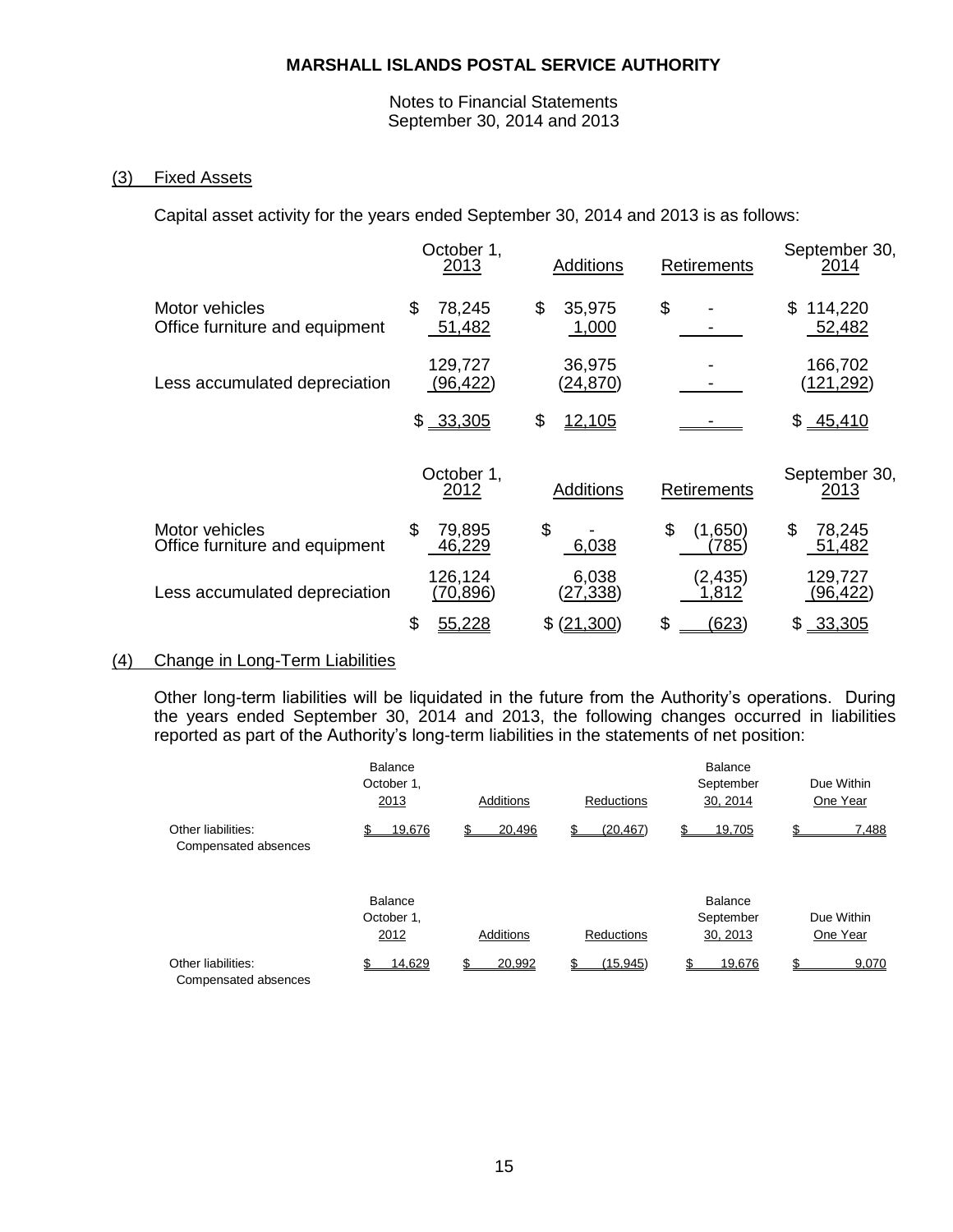Notes to Financial Statements September 30, 2014 and 2013

# (5) Related Party Transactions

The Authority is a component unit of RepMar and is therefore affiliated with all RepMar-owned and affiliated entities. The Authority provides postal services to all RepMar-owned and affiliated entities at substantially the same terms and conditions as those provided to third parties.

The Authority utilizes services from certain affiliated entities at substantially the same terms and conditions as those incurred from third parties.

A summary of related party transactions as of and for the years ended September 30, 2014 and 2013 is as follows:

|                                                                                                               |                 | 2014 |          |
|---------------------------------------------------------------------------------------------------------------|-----------------|------|----------|
|                                                                                                               | <b>Expenses</b> |      | Payables |
| <b>Marshall Islands Social Security Administration</b><br><b>Marshall Islands National Telecommunications</b> | \$29,613        |      | \$11,939 |
| Authority                                                                                                     | 20,201          |      |          |
| Marshalls Energy Company, Inc.                                                                                | 21,770          |      |          |
| RepMar                                                                                                        |                 |      | 4,058    |
|                                                                                                               | \$71,584        |      | \$15,997 |
|                                                                                                               |                 | 2013 |          |
|                                                                                                               | <b>Expenses</b> |      | Payables |
| <b>Marshall Islands Social Security Administration</b><br><b>Marshall Islands National Telecommunications</b> | \$28,534        |      | \$12,045 |
| Authority                                                                                                     | 14,763          |      |          |
| Marshalls Energy Company, Inc.                                                                                | 21,383          |      |          |
| RepMar                                                                                                        |                 |      | 1,872    |
|                                                                                                               | \$64,680        |      | \$13,917 |

#### (6) Risk Management

The Authority is exposed to various risks of loss related to torts; theft of, damage to, and destruction of assets; errors and omissions, injuries to employees; and natural disasters. The Authority has elected to purchase commercial insurance from independent third parties for the risks of loss to which it is exposed. No instances have occurred in the past three years where settlements have exceeded available insurance coverage.

# (7) Commitments

On September 11, 1981, the Authority entered into a ten-year lease for the Ebeye Post Office, with an option to extend for an additional four terms of five years each subject to incremental rent increases, which expired on September 11, 2011. The terms of the lease requires lease rental payments of \$1,227 per month. During the years ended September 30, 2014 and 2013, related rent expense was \$14,730.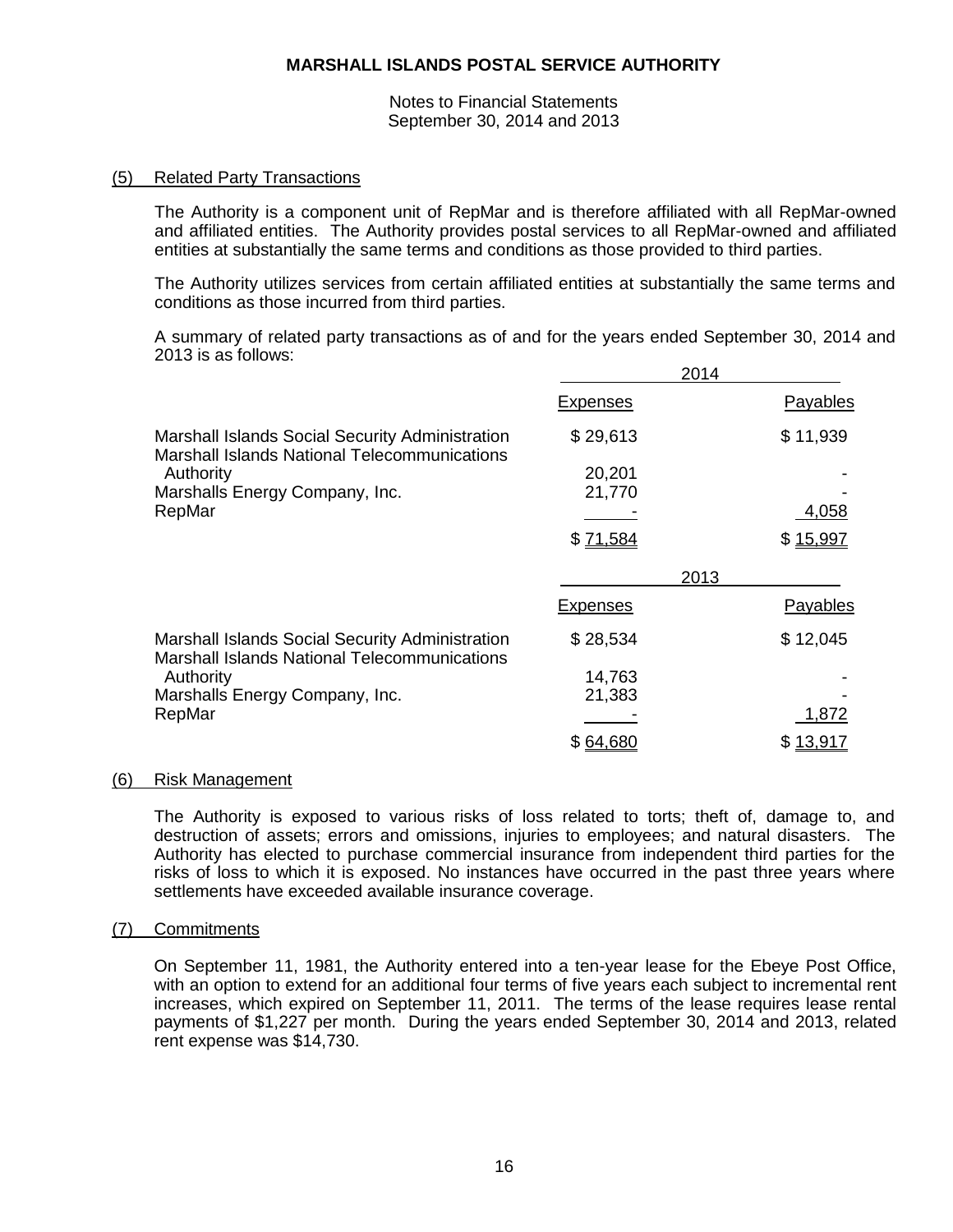Notes to Financial Statements September 30, 2014 and 2013

### (7) Commitments, Continued

On January 1, 2008, the Authority entered into a five-year lease for the Delap Post Office, with an option to extend for an additional four terms of five years each subject to renegotiation of the payment provisions. The terms of the lease requires lease rental payments of \$800 per month. During the years ended September 30, 2014 and 2013, related rent expense was \$9,600.

On May 1, 2012, the Authority entered into a two-year lease for the Uliga Post Office, with an option to extend for an additional three terms of two years each subject to renegotiation of the payment provisions. The terms of the lease requires lease rental payments of \$1,843 per month. During the years ended September 30, 2014 and 2013, related rent expense was \$22,328 and \$22,328, respectively.

On February 1, 2013, the Authority entered into a two-year lease agreement for the Airport Post Office, with an option to extend for an additional term of five years subject to renegotiation of the payment provisions. The terms of the lease requires lease rental payments of \$150 per month. During the years ended September 30, 2014 and 2013, related rent expense was \$1,800 and 1,200, respectively.

Total future minimum lease payments for subsequent years ending September 30, are as follows:

| Year ending<br>September 30, |              |
|------------------------------|--------------|
| 2015                         | 33,518<br>\$ |
| 2016                         | 33,518       |
| 2017                         | 33,518       |
| 2018                         | 33,518       |
| 2019                         | 33,518       |
| 2020 - 2024                  | 69,902       |
| 2025 - 2029                  | 57,000       |
| 2030 - 2034                  | 40,200       |
| 2035                         | 600          |
|                              |              |

#### (8) Contingency

The Authority is currently delinquent on \$128,110 of payments for the Ebeye Post Office lease dating back to April 2000. The delinquent amount is based on a monthly rental payment of \$1,227; however, the lease entered into stipulated incremental lease payments ranging from \$1,665 to \$1,980 per month. The Authority is in the process of formalizing the lease with a monthly payment of \$1,227. In the event that the Authority is unable to reach an agreement with the landlord, either the Authority or RepMar may be liable for additional rental payments of \$115,998. No provision for any liability that may result upon resolution of this matter has been made in the accompanying financial statements.

#### (9) Subsequent Event

On December 11, 2014, the Authority entered into a one-year lease agreement with a new landlord for the Ebeye Post Office.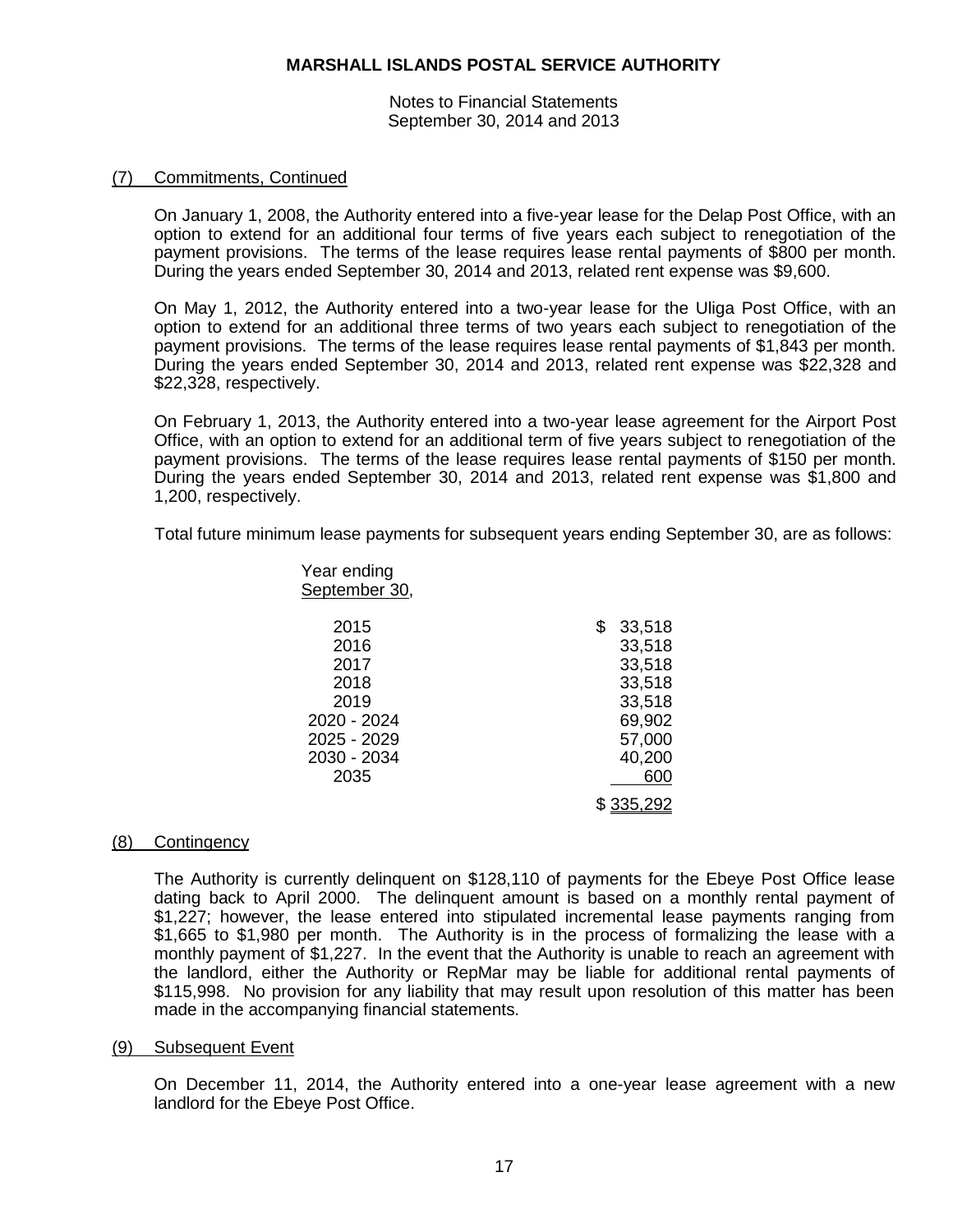# Combining Schedule of Operating Income (Loss) By Station Year Ended September 30, 2014

|                                       |    | Uliga          | Delap     | Airport   | Ebeye         | Total   |
|---------------------------------------|----|----------------|-----------|-----------|---------------|---------|
| Operating revenues:                   |    |                |           |           |               |         |
| Stamp sales                           | \$ | 218,490 \$     | 57,477 \$ | 50,667 \$ | 42,152 \$     | 368,786 |
| Postal box rentals                    |    | 57,079         | 6,863     | (420)     | 22,682        | 86,204  |
| Royalty                               |    | 61,222         |           |           |               | 61,222  |
| Other                                 |    | 8,542          | 1,087     | 180       | 1,292         | 11,101  |
| Total operating revenues              |    | 345,333        | 65,427    | 50,427    | 66,126        | 527,313 |
| Operating expenses:                   |    |                |           |           |               |         |
| Salaries, wages and employee benefits |    | 228,998        | 12,814    |           | 52,687        | 294,499 |
| Building lease rental                 |    | 24,941         | 8,800     | 1,830     | 14,730        | 50,301  |
| Depreciation                          |    | 23,382         |           |           | 1,488         | 24,870  |
| <b>Utilities</b>                      |    | 19,120         |           | 150       | 2,500         | 21,770  |
| Communications                        |    | 12,962         | 1,244     | 219       | 5,776         | 20,201  |
| Training                              |    |                |           |           |               |         |
| Travel                                |    | 13,186         |           |           | 375           | 13,561  |
| Insurance                             |    | 5,140          |           |           |               | 5,140   |
| Supplies and materials                |    | 4,756          |           |           | 15            | 4,771   |
| Repairs and maintenance               |    | 433            |           |           | 350           | 783     |
| Stamp purchases                       |    |                |           |           |               |         |
| Miscellaneous                         |    | 30,896         |           |           | 1,415         | 32,311  |
| Total operating expenses              |    | 363,814        | 22,858    | 2,199     | 79,336        | 468,207 |
| Operating income (loss)               | S  | $(18, 481)$ \$ | 42,569    | 48,228 \$ | $(13,210)$ \$ | 59,106  |

See accompanying independent auditors' report.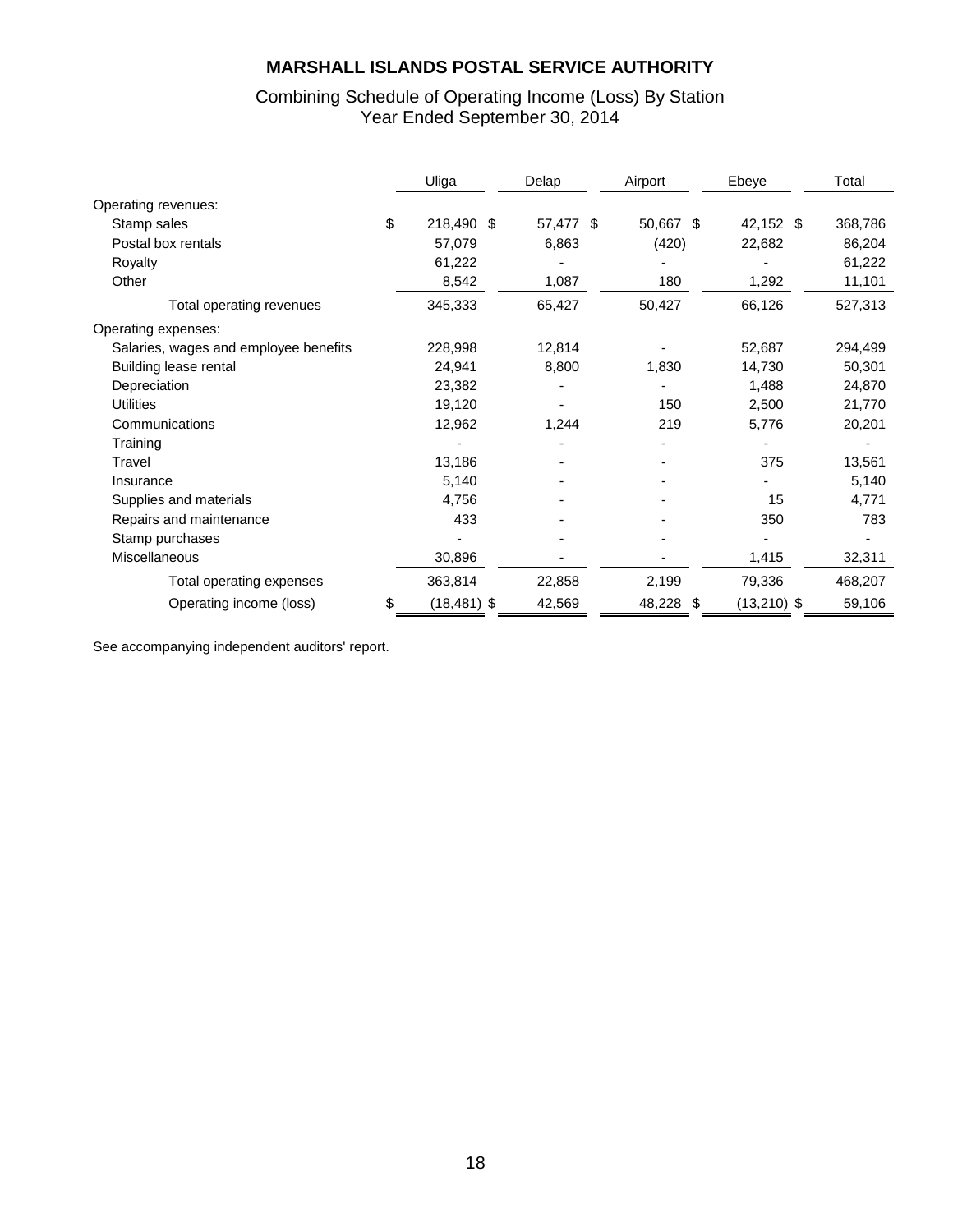# Deloitte.

Deloitte & Touche LLP 361 South Marine Corps Drive Tamuning, GU 96913-3911 **USA** Tel: (671)646-3884 Fax: (671)649-4932 www.deloitte.com

# **INDEPENDENT AUDITORS' REPORT ON INTERNAL CONTROL OVER FINANCIAL REPORTING AND ON COMPLIANCE AND OTHER MATTERS BASED ON AN AUDIT OF FINANCIAL STATEMENTS PERFORMED IN ACCORDANCE WITH** *GOVERNMENT AUDITING STANDARDS*

Board of Directors Marshall Islands Postal Service Authority:

We have audited, in accordance with the auditing standards generally accepted in the United States of America and the standards applicable to financial audits contained in *Government Auditing Standards* issued by the Comptroller General of the United States, the financial statements of the Marshall Islands Postal Service Authority (the Authority), which comprise the statement of net position as of September 30, 2014, and the related statements of revenues, expenses and changes in net position and of cash flows for the year then ended and the related notes to the financial statements, and have issued our report thereon dated December 23, 2014.

# **Internal Control Over Financial Reporting**

In planning and performing our audit of the financial statements, we considered the Authority's internal control over financial reporting (internal control) to determine the audit procedures that are appropriate in the circumstances for the purpose of expressing our opinion on the financial statements, but not for the purpose of expressing an opinion on the effectiveness of the Authority's internal control. Accordingly, we do not express an opinion on the effectiveness of the Authority's internal control.

A *deficiency in internal control* exists when the design or operation of a control does not allow management or employees, in the normal course of performing their assigned functions, to prevent, or detect and correct, misstatements on a timely basis. A *material weakness* is a deficiency, or a combination of deficiencies, in internal control such that there is a reasonable possibility that a material misstatement of the entity's financial statements will not be prevented, or detected and corrected on a timely basis. A *significant deficiency* is a deficiency, or a combination of deficiencies, in internal control that is less severe than a material weakness, yet important enough to merit attention by those charged with governance.

Our consideration of internal control was for the limited purpose described in the first paragraph of this section and was not designed to identify all deficiencies in internal control that might be material weaknesses or significant deficiencies. Given these limitations, during our audit we did not identify any deficiencies in internal control that we consider to be material weaknesses. However, material weaknesses may exist that have not been identified.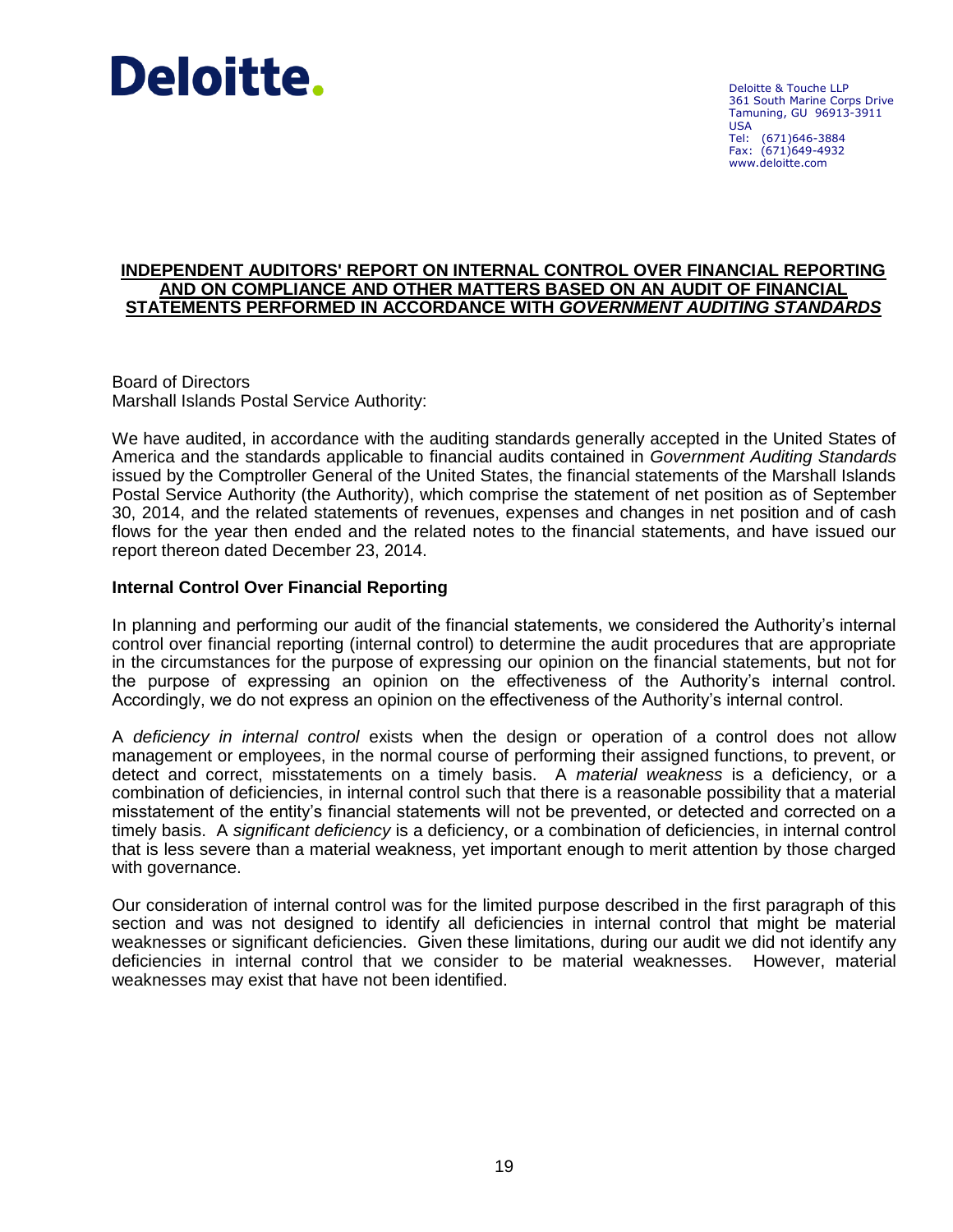# **Compliance and Other Matters**

As part of obtaining reasonable assurance about whether the Authority's financial statements are free from material misstatement, we performed tests of its compliance with certain provisions of laws, regulations, contracts, and grant agreements, noncompliance with which could have a direct and material effect on the determination of financial statement amounts. However, providing an opinion on compliance with those provisions was not an objective of our audit, and accordingly, we do not express such an opinion. The results of our tests disclosed no instances of noncompliance or other matters that are required to be reported under *Government Auditing Standards*.

# **Purpose of this Report**

The purpose of this report is solely to describe the scope of our testing of internal control and compliance and the results of that testing, and not to provide an opinion on the effectiveness of the entity's internal control or on compliance. This report is an integral part of an audit performed in accordance with *Government Auditing Standards* in considering the entity's internal control and compliance. Accordingly, this communication is not suitable for any other purpose.

loite Nachell

December 23, 2014